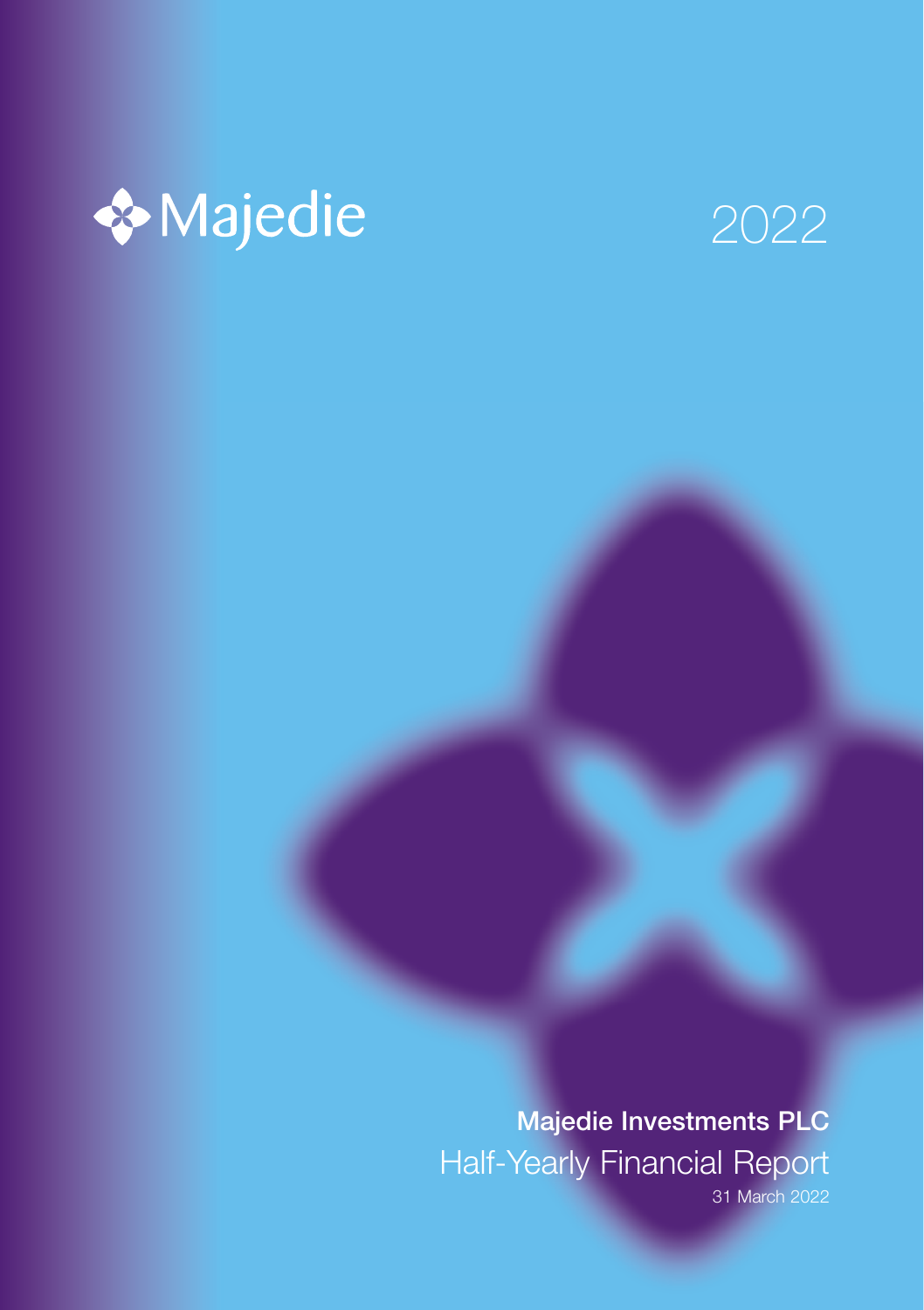## **Contents**

| 1              | <b>Financial Highlights</b>                                 |
|----------------|-------------------------------------------------------------|
| $\overline{2}$ | <b>Investment Objective and Policy Statement</b>            |
| $\overline{4}$ | <b>Chief Executive's Report</b>                             |
| 20             | Interim Management Report                                   |
| 21             | Responsibility Statement of the Directors in respect of the |
|                | Half-Yearly Financial Report                                |
| 22             | Condensed Statement of Comprehensive Income                 |
| 24             | Condensed Statement of Changes in Equity                    |
| 26             | <b>Condensed Balance Sheet</b>                              |
| 28             | <b>Condensed Cash Flow Statement</b>                        |
| 29             | Notes to the Accounts                                       |
| 44             | Company Information                                         |
|                |                                                             |
|                |                                                             |

## Financial Highlights

|                                                                                     | Half Year ended<br>31 March 2022 |
|-------------------------------------------------------------------------------------|----------------------------------|
| Total shareholder return (including dividends):                                     | -12.5%                           |
| Net asset value (NAV) total return<br>(debt at par including dividends):            | -8.2%                            |
| NAV total return                                                                    | -7.7%                            |
| (debt at fair value including dividends):                                           |                                  |
| NAV per share (debt at par value):                                                  | 257.0p                           |
| NAV per share (debt at fair value):                                                 | 253.2p                           |
| Revenue Return per share:                                                           | 2.7 <sub>p</sub>                 |
| Interim Dividend:                                                                   | 4.4p                             |
| Realised gain on the sale of the investment in Majedie Asset<br>Management Limited: | £20.2m                           |
| Total assets*:                                                                      | £157.0m                          |

\* Total assets are defined as total assets less current liabilities.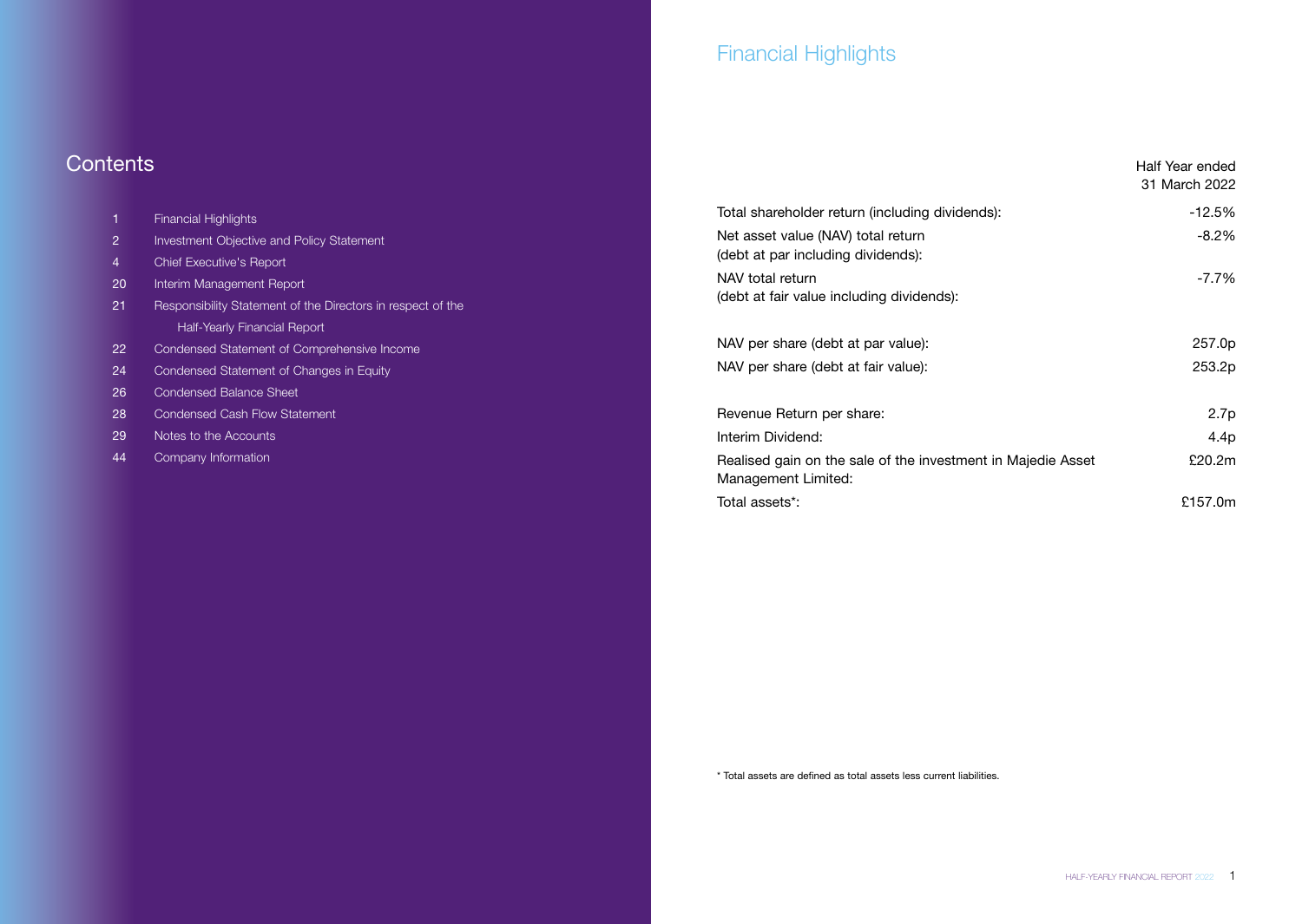#### Investment Objective

The Company's investment objective is to maximise total shareholder return whilst increasing dividends by more than the rate of inflation over the long term.

#### **General**

The Company invests principally in securities of publicly quoted companies worldwide and in funds managed by its investment manager, though it may invest in unquoted securities up to levels set periodically by the Board, including its investment in Majedie Asset Management Limited (MAM). Investments in unquoted securities, other than those managed by its investment manager or made prior to the date of adoption of this investment policy, (measured by reference to the Company's cost of investment) will not exceed 10% of the Company's gross assets.

#### Risk Diversification

Whilst the Company will at all times invest and manage its assets in a manner that is consistent with spreading investment risk, there will be no rigid industry, sector, region or country restrictions. The overall approach is based on an analysis of global economies sector trends with a focus on companies and sectors judged likely to deliver strong growth over the long term. The number of investments held, together with the geographic and sector diversity of the portfolio, enable the Company to spread its risks with regard to liquidity, market volatility, currency movements and revenue streams.

The Company will not invest in any holding that would, at the time of investment, represent more than 15% of the value of its gross assets save that the Company may invest up to 25% of its gross assets in any single fund managed by its investment manager where the Board believes that the investment policy of such funds is consistent with the Company's objective of spreading investment risk.

The Company may utilise derivative instruments including index-linked notes, contracts for difference, covered options and other equity-related derivative instruments for efficient portfolio management and investment purposes.

Any use of derivatives for investment purposes will be made on the basis of the same principles of risk spreading and diversification that apply to the Company's direct investments, as described above.

#### Asset Allocation

The assets of the Company will be allocated principally between investments in publicly quoted companies worldwide, in investments intended to provide an absolute return (in each case either directly or through other funds or collective investment schemes managed by the Company's investment manager) and the Company's investment in MAM itself.

#### Benchmark

The Company does not have one overall benchmark, rather each distinct group of assets is viewed independently. Any investments made into funds managed by the Company's investment manager will be measured against the benchmark or benchmarks, if any, whose constituent investments appear to the Company to correspond most closely to those investments. It is important to note that in all cases investment decisions and portfolio construction are made on an independent basis. The Board however sets various specific portfolio limits for stocks and sectors in order to restrict risk levels from time to time, which remain subject to the investment restrictions set out in this section.

#### **Gearing**

The Company uses gearing currently via long term debentures. The Board has the ability to borrow up to 100% of adjusted capital and reserves. The Board also reviews the level of net gearing (borrowings less cash) on an on-going basis and sets a range at its discretion as appropriate. The Company's current debenture borrowings are limited by covenant to 662/3%, and any additional indebtedness is not to exceed 20%, of adjusted capital and reserves.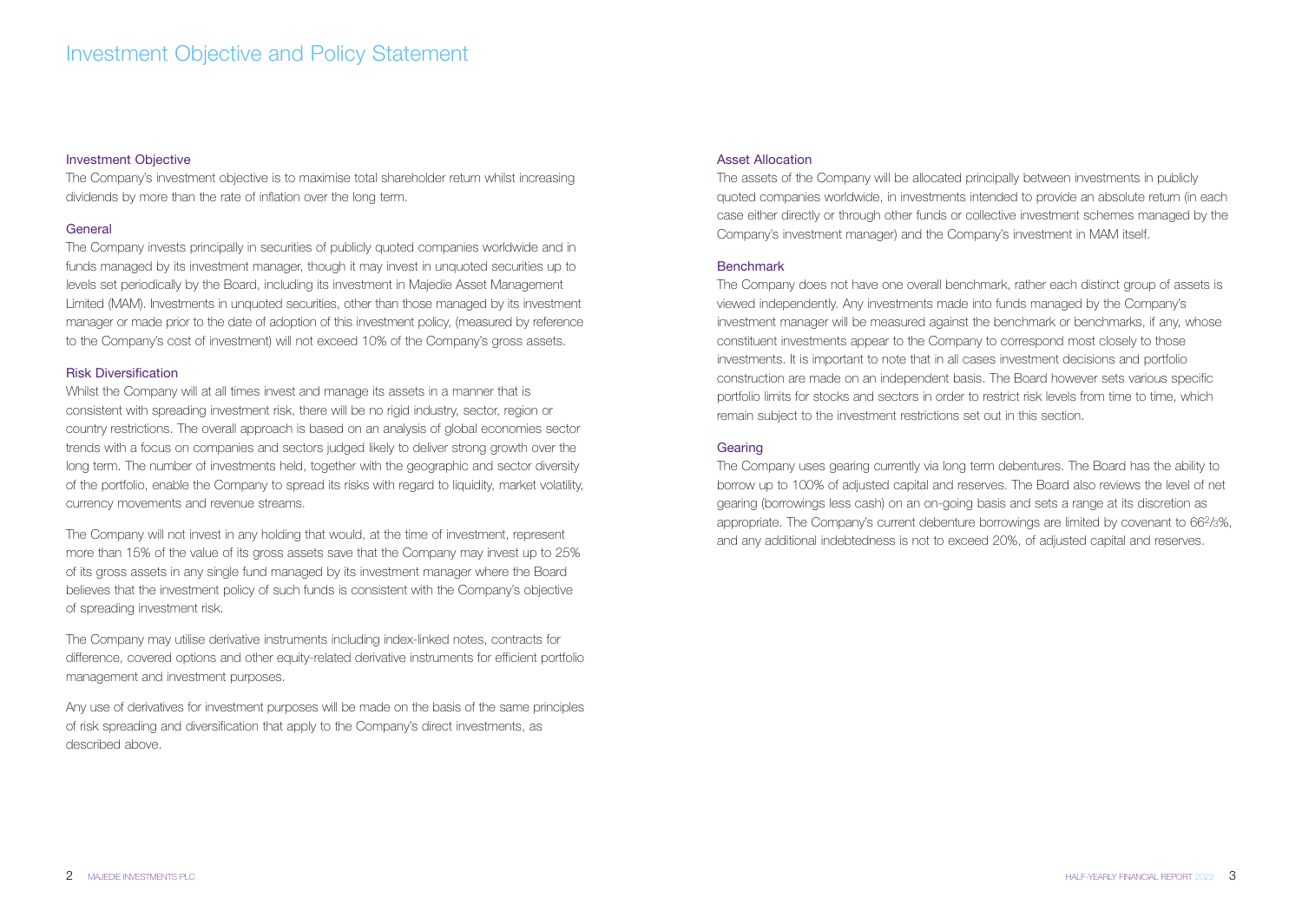In the six months ended 31 March 2022 the NAV at par and the NAV at FV (net asset value with debt at par and fair value) fell by 8.2% and 7.7% respectively, on a total return basis. The share price fell by 12.5% over the period, also on a total return basis. Over the six months the FTSE All-Share index rose by 4.7% and the MSCI All Country Index rose by 3.4% in sterling terms.

The sale of Majedie Asset Management (MAM), in which the Company had a stake of 17.6%, to Liontrust Asset Management PLC (Liontrust) was announced in December 2021, went unconditional in March 2022 and completed on 1 April 2022. Following the sale, the investment team responsible for the management of the Company's assets have joined Liontrust as its new Global Fundamental Team, retaining their flexible investment process based on detailed company research.

As a result of this transaction, the Company received a combination of shares in Liontrust and cash which was valued at £22.4m on the announcement date, compared with the valuation of the Company's holding in MAM at 30 September 2021 of £25.2m. Subsequent to the announcement the share price of Liontrust has fallen and at 31 March 2022 the transaction value had reduced by £6.3m to £16.1m. Excluding the Company's investment in MAM (now Liontrust) the managed portfolio, which represents 90.2% of total assets, fell by 1.5%.

Stock markets performed well in the final quarter of 2021 as the global economy recovered more strongly than expected as the impact of COVID-19 faded. Inflation, though a concern, was thought to be transitory and was expected to weaken in the second half of 2022 as supply side bottlenecks eased and Central Banks tightened their expansionary monetary policy. The invasion of Ukraine, apart from the horrendous human cost, has changed that optimistic outlook. It has proved a major shock to the global economy as commodity prices, particularly oil and wheat, have spiked. It is evident that inflation is now more persistent and that Central Banks were behind the curve. They have signalled a more hawkish stance and some commentators are concerned that the global economy is moving towards stagflation, a period of elevated inflation accompanied by low economic growth. Stock markets reacted by de-rating growth stocks as their valuations appeared stretched in a world of higher interest rates. The UK Market, in which the Company has an overweight position, has performed well and continues to do so due to its relatively large exposure to commodities and low exposure to highly valued technology stocks.

#### Results and Dividends

The Company had a capital loss for the six months to 31 March 2022 of £13.7m which includes the loss on the holding in MAM.

Total income received from investments fell to £2.0m compared to £3.7m in the six months to 31 March 2021. This was due to a smaller dividend from MAM of £1.2m compared to £2.8m for the six months to 31 March 2021. Total administrative expenses and management fees of £0.8m were unchanged as were finance costs of £0.8m. The net revenue after tax was £1.4m compared to £3.1m in the six months to 31 March 2021.

The dividend from MAM has, in recent years, represented a significant proportion of the Company's total income that will not be fully replaced by the income from its Liontrust shares or other assets. Notwithstanding this, the Board has decided to maintain the interim dividend at 4.4p pence per share. The Board notes the Company's substantial revenue reserves of £22.0m and understands the importance placed on dividend payments by many of its shareholders.

The dividend will be payable on 24 June 2022 to shareholders on the register at 6 June 2022 and the shares will go ex dividend on 1 June 2022.

#### Management Arrangements

As a self managed trust, Majedie has managed its holding in MAM in addition to allocating the Company's assets between the various MAM/Liontrust funds.

Following the sale of MAM to Liontrust, the Board is considering the Company's investment objective together with the range of assets that should be considered for inclusion in the Company's portfolio, as well as its own responsibilities for portfolio allocation. The Board will update shareholders on this matter later in 2022.

The Board is in discussion with Liontrust regarding the terms of the locked up Liontrust shares received as part of the transaction.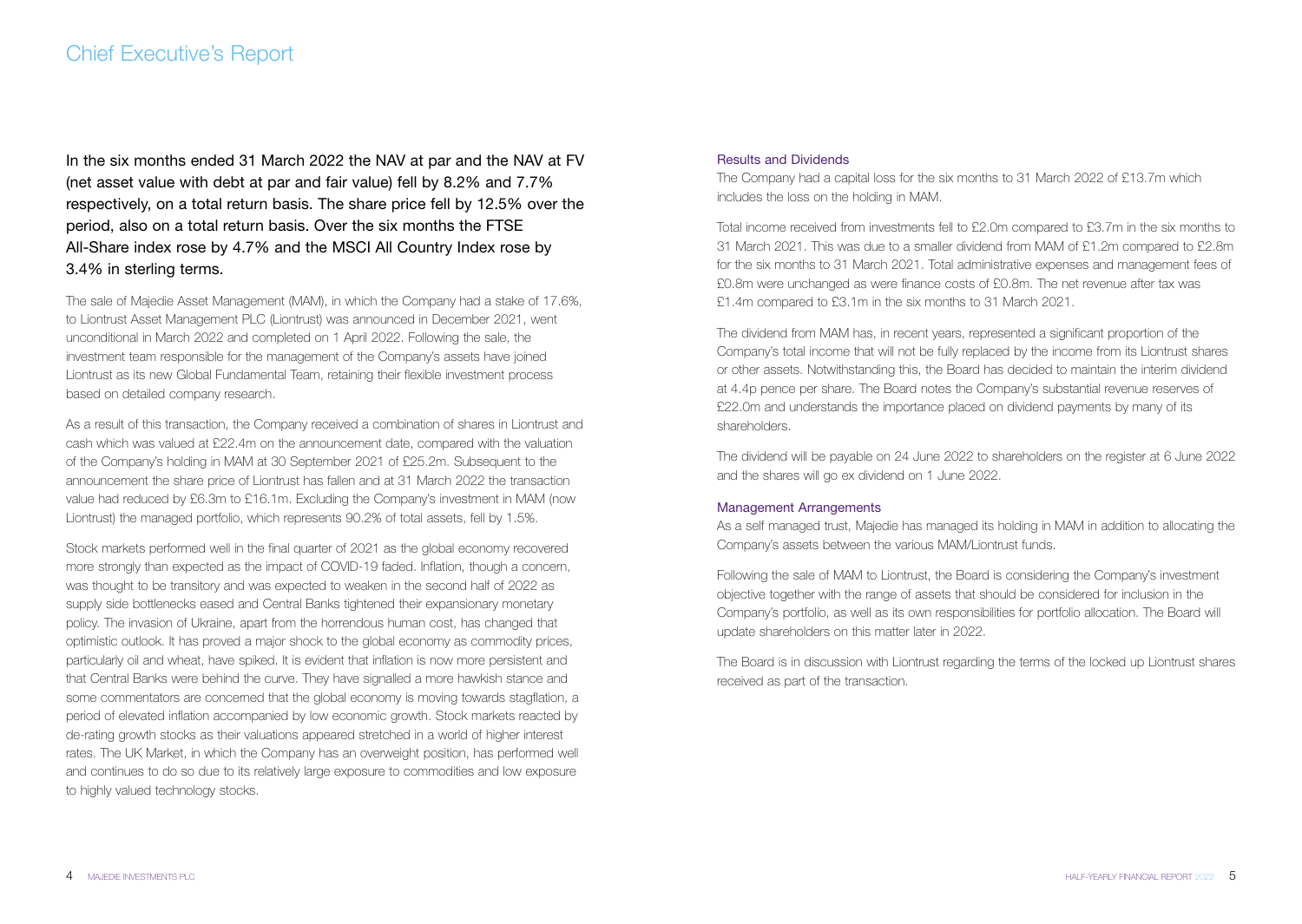#### Allocation of Total Assets at 31 March 2022

|                                | vaius<br>£000s | 70 UI IULAI<br>Assets |
|--------------------------------|----------------|-----------------------|
|                                |                | 40.4                  |
| UK Equity Segregated Portfolio | 63,450         |                       |
| Global Equity Fund             | 42.413         | 27.0                  |
| International Equity Fund      | 12.235         | 7.8                   |
| Tortoise Fund                  | 23,575         | 15.0                  |
| Liontrust                      | 8.424          | 5.4                   |
| Net cash/realisation fund*     | 6.888          | 4.4                   |
| <b>Total Assets</b>            | 156.985        | 100.0                 |

Value

 $0/1$  of Total

#### \* Net cash and realisation fund does not include cash held in the funds.

The sale of MAM has resulted in a higher cash position than usual as the Company received a pre completion cash payment of £6.5m in addition to shares in Liontrust. The Company has no overall benchmark, rather each fund has its own benchmark and it is expected that performance will be generated by stock picking at the fund level. The allocation to the Tortoise Fund, an absolute return fund is to reduce the downside volatility of the overall return for the Company, as the fund can short individual stocks and indices. The International Equity Fund gives overseas exposure particularly to developed markets and emerging markets excluding North America. The monthly factsheets of the relevant Liontrust Funds are available on the Company's website as are the Company's monthly factsheets which show the allocation between funds and the top twenty holdings on a look through basis. The Company's total assets were £157.0m at 31 March as defined on page 1.

In early January 2022 the Board took the decision to disinvest £3.5m from the UK Segregated Portfolio, Global Equity and International Equity Funds at higher market levels than at 31 March 2022.

#### MAM/Liontrust Funds and Investment Performance

The performance of the MAM/Liontrust Funds relative to their respective benchmarks has been disappointing with the notable exception of the Tortoise Fund which has demonstrated its resilience in a period of market turbulence and remains a key differentiator for the Company. The asset allocation between the funds has been positive with a relatively high weighting to the UK Equity Market, compared to peers, and to the Tortoise Fund. After several years of UK equities underperforming Global markets, UK equities are valued at close to thirty year lows. The structure of the UK equity market with high exposure to oil, commodities and pharmaceuticals with a low exposure to technology is attractive in the current market and therefore the overweight will be retained.

| Performance Table         |               |                           |                    |                                |                  |                    |  |
|---------------------------|---------------|---------------------------|--------------------|--------------------------------|------------------|--------------------|--|
|                           |               | 6 months to 31 March 2022 |                    | Since MI invested (annualised) |                  |                    |  |
|                           | $\frac{0}{0}$ | $\frac{0}{0}$             | $\frac{0}{0}$      | $\frac{0}{0}$                  | %                | %                  |  |
|                           | Fund          | Benchmark                 | Relative           | Fund                           | <b>Benchmark</b> | Relative           |  |
|                           | return        |                           | return performance | return                         |                  | return performance |  |
| UK Equity Segregated      |               |                           |                    |                                |                  |                    |  |
| Portfolio                 | (2.9)         | 4.7                       | (7.6)              | 3.9                            | 5.4              | (1.5)              |  |
| Global Equity Fund        | (1.9)         | $\mathcal{A}$             | (5.3)              | 13.1                           | 12.5             | 0.6                |  |
| International Equity Fund | (5.9)         | (1.1)                     | (4.8)              | 13.0                           | 6.2              | 7.8                |  |
| Tortoise Fund             | 7.9           |                           |                    | 2.8                            |                  |                    |  |
| MAM/Liontrust             | 36.O)         |                           |                    |                                |                  |                    |  |

#### Development of Net Asset Value

The chart below outlines the change in the Company's NAV (debt at par) over the six months to 31 March 2022. In aggregate the NAV decreased by £16.0m, comprised of net investment losses at the MAM/Liontrust Funds, including the UK Equity Segregated Portfolio, of £1.6m, a loss on the investment in MAM/Liontrust of £9.1m net of dividends received, administration expenses and finance costs of £1.6m and dividends paid to shareholders of £3.7m.

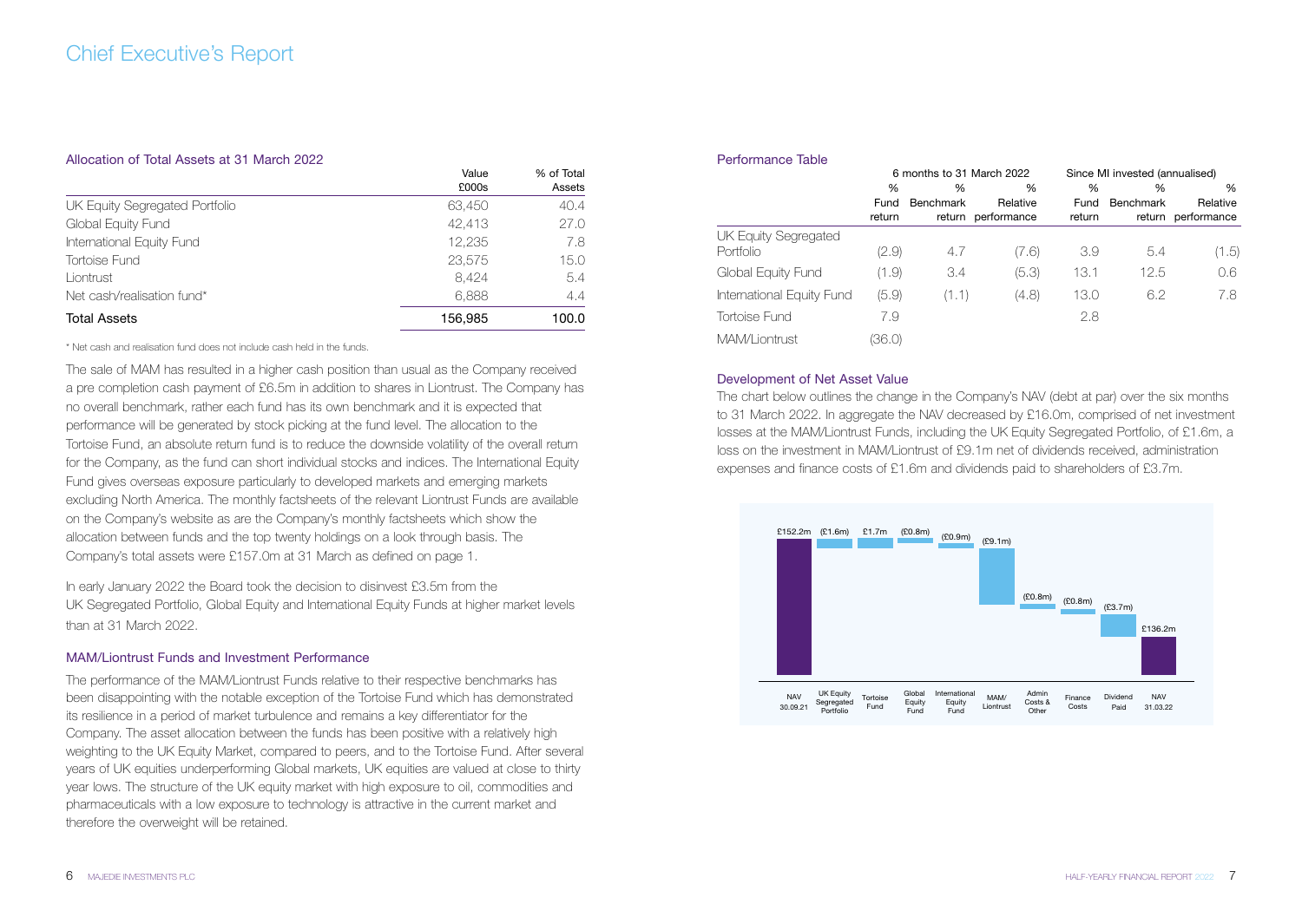#### UK Equity Segregated Portfolio

The objective of the UK Equity Segregated Portfolio is to produce total return in excess of the FTSE All-Share Index after costs, over any five year period, through a diversified portfolio of predominately UK Equities with the flexibility to invest up to 20% in shares listed outside of the UK. The portfolio is managed pari passu to the UK Equity Fund and includes a dedicated investment in smaller companies. Since the Company invested on 22 January 2014 the segregated portfolio has returned on an annualised basis 3.9% net of fees, which is an underperformance of 1.5% per annum compared to the benchmark return. In the six months to 31 March 2022, the UK Foulty Segregated Portfolio returned -2.9% net of fees which is an underperformance of 7.6%.

The most significant positive and negative stock contributors to the relative performance of the UK Equity Segregated Portfolio for the six months to 31 March 2022, in %



The most significant positive and negative sector contributors to the relative performance of the UK Equity Segregated Portfolio for the six months to 31 March 2022, in %



The principal overweight and underweight stock positions of the UK Equity Segregated Portfolio at 31 March 2022 relative to the FTSE All-Share Index, in %

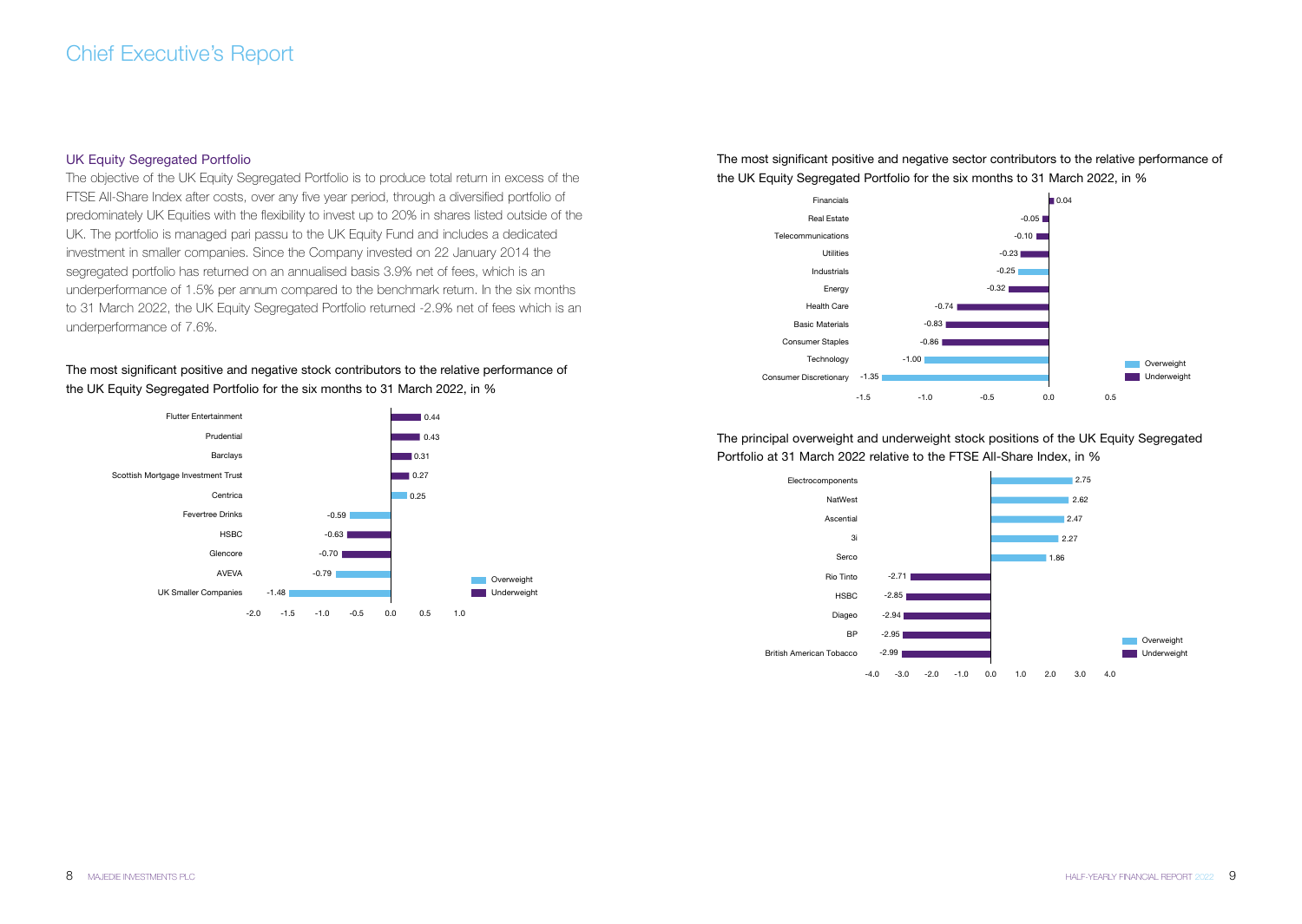## Chief Executive's Report

The principal overweight and underweight sector positions of the UK Equity Segregated Portfolio at 31 March 2022 relative to the FTSE All-Share Index, in %



#### Global Equity Fund

The Global Equity Fund was launched in June 2014 and its objective is to produce a total return in excess of the MSCI All Country World Index after costs over any five year period through an investment in a diversified portfolio of global equities. Since inception to 31 March 2022 the Global Equity Fund has returned on an annualised basis 13.1% net of fees for the sterling share class, which is an outperformance of 0.6% per annum compared to the benchmark. In the six months to 31 March 2022 the Global Equity Fund returned -1.9% which is an underperformance of 5.3%.

#### The most significant positive and negative stock contributors to the relative performance of the Global Equity Fund for the six months to 31 March 2022, in %



The most significant positive and negative sector contributors to the relative performance of the Global Equity Fund for the six months to 31 March 2022, in %



The principal overweight and underweight stock positions of the Global Fund at 31 March 2022 relative to the MSCI All Country Index, in %

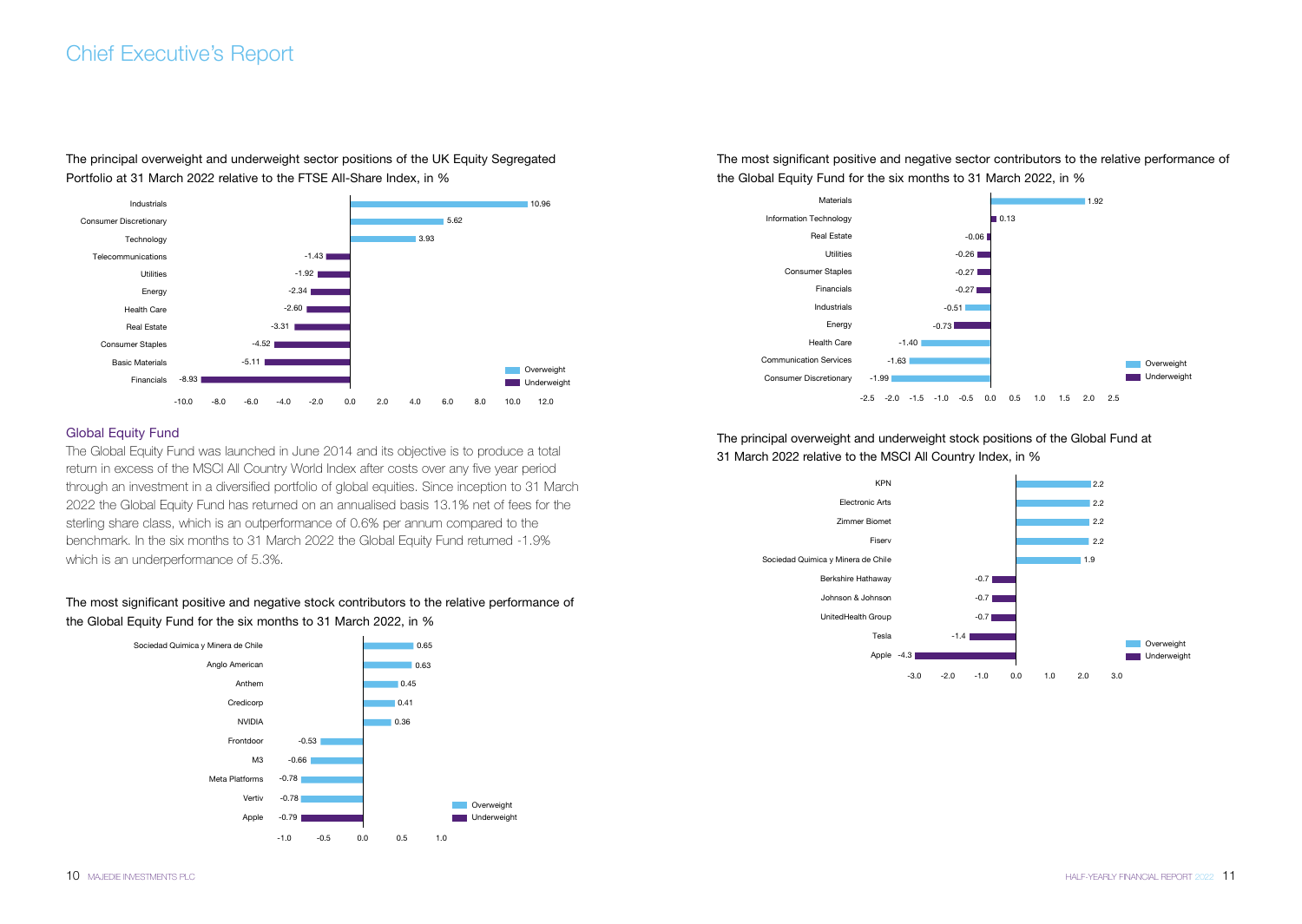#### Geographic analysis of the Global Equity Fund at 31 March 2022, in %



#### **International Equity Fund**

The International Equity Fund was launched in December 2019 and its objective is to produce a total return in excess of the MSCI All Country World Index (ex US) after costs over any five year period. It is a high conviction fund which captures developed and emerging market opportunities and can invest up to 10% in US equities. Since inception the International Equity Fund has returned on an annualised basis 13.0% net of fees, for the sterling share class, which is an outperformance of 7.8% against its benchmark. In the six months to 31 March 2022 the International Equity Fund returned -5.9% which is an underperformance of 4.8%.

#### The most significant positive and negative stock contributors to the relative performance of the International Equity Fund for the six months to 31 March 2022, in %



The most significant positive and negative sector contributors to the relative performance of the International Equity Fund for the six months to 31 March 2022, in %



The principal overweight and underweight stock positions of the International Equity Fund at 31 March 2022 relative to the MSCI All Country Index (ex US), in %

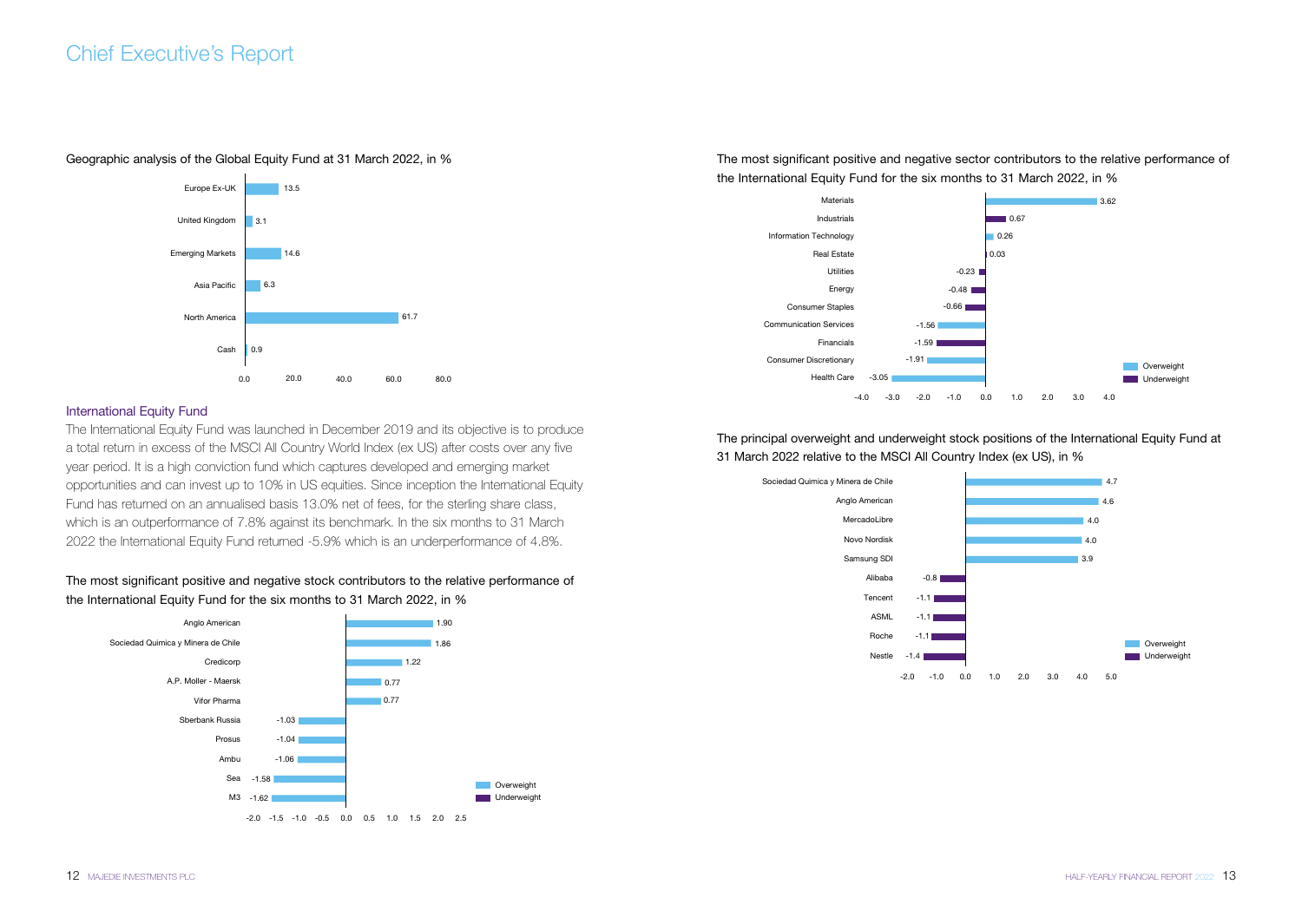#### Geographic analysis of the International Equity Fund at 31 March 2022, in %



#### Tortoise Fund

The Tortoise Fund is a global equity absolute return fund which was launched in August 2007. Its objective is to achieve positive absolute returns in all market conditions, through investment in long and synthetic short positions in equities over rolling three year time periods, with less volatility than a conventional long only equity fund. Since the Company invested on 29 January 2014 the fund has returned on an annualised basis 2.8% net of fees. In the six months to 31 March 2022 the Tortoise Fund has returned 7.9% net of fees. Currently the gross exposure of the fund is 147.7% of NAV and net exposure is 18.7% of NAV and the short positions are focused on S&P 500 and Nasdaq 100 futures.

#### The most significant positive and negative stock contributors to the absolute performance of the Tortoise Fund for the six months to 31 March 2022, in %



The most significant positive and negative sector contributors to the absolute performance of the Tortoise Fund for the six months to 31 March 2022, in %



#### The principal long and short stock positions of the Tortoise Fund at 31 March 2022

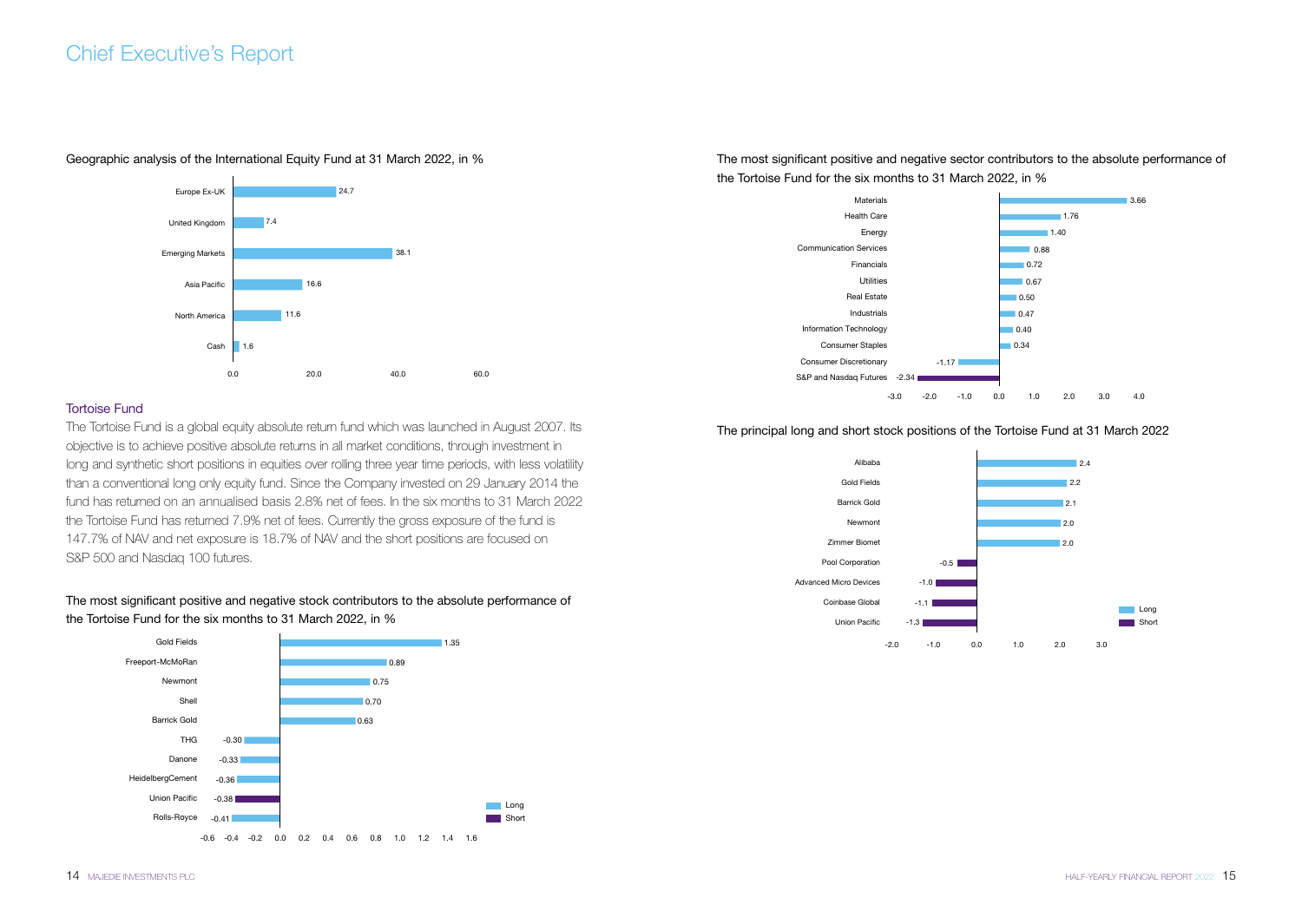## Chief Executive's Report



#### The principal long and short sector positions of the Tortoise Fund at 31 March 2022

#### Geographic and Sector Exposure at 31 March 2022

|                           | %      | %       | $\frac{0}{0}$ | %       | %       |      |       |
|---------------------------|--------|---------|---------------|---------|---------|------|-------|
|                           | Europe | United  | Emerging      | Asia    | North   | %    | %     |
|                           | ex UK  | Kingdom | Markets       | Pacific | America | Cash | Total |
| <b>Basic Materials</b>    |        | 1.8     | 1.6           |         | 2.9     |      | 6.3   |
| Consumer Staples          | 0.3    | 5.3     |               |         | 1.4     |      | 7.0   |
| Consumer<br>Discretionary | 1.2    | 8.3     | 1.9           | 0.6     | 5.3     |      | 17.3  |
| Financials                | 0.6    | 6.7     | 0.8           | 0.5     | 2.1     |      | 10.7  |
| Real Estate               |        |         |               |         | 0.2     |      | 0.2   |
| <b>Health Care</b>        | 4.3    | 3.5     | 0.5           | 0.6     | 4.7     |      | 13.6  |
| <b>Industrials</b>        | 2.7    | 10.5    | 0.1           | 0.7     | 3.8     |      | 17.8  |
| Energy                    | 0.9    | 3.4     |               |         | 0.5     |      | 4.8   |
| Technology                | 0.3    | 2.9     | 4.1           | 0.3     | 5.4     |      | 13.0  |
| Telecommunications        | 2.1    | 0.2     |               | 0.8     |         |      | 3.1   |
| <b>Utilities</b>          | 0.3    | 0.9     |               |         |         |      | 1.2   |
| Cash                      |        |         |               |         |         | 5.0  | 5.0   |
| Total                     | 12.7   | 43.5    | 9.0           | 3.5     | 26.3    | 5.0  | 100.0 |
| Futures*                  |        |         |               |         | (10.1)  |      |       |

#### Notes:

The assets analysed above are the net exposures of the UK Equity Segregated Portfolio, Global Equity Fund, International Equity Fund and the Tortoise Fund. The Tortoise Fund as an absolute return fund invests through equities, CFDs and futures. The net exposure of the fund is shown in the table. The aggregate of the funds represents a total of 90.2% of the Company's total assets.

Exposures are classified by the stock exchange on which the underlying stocks is listed and by the relevant FTSE sector classification.

\*The Tortoise Fund has short positions on the S&P 500 and the Nasdaq 100 indices.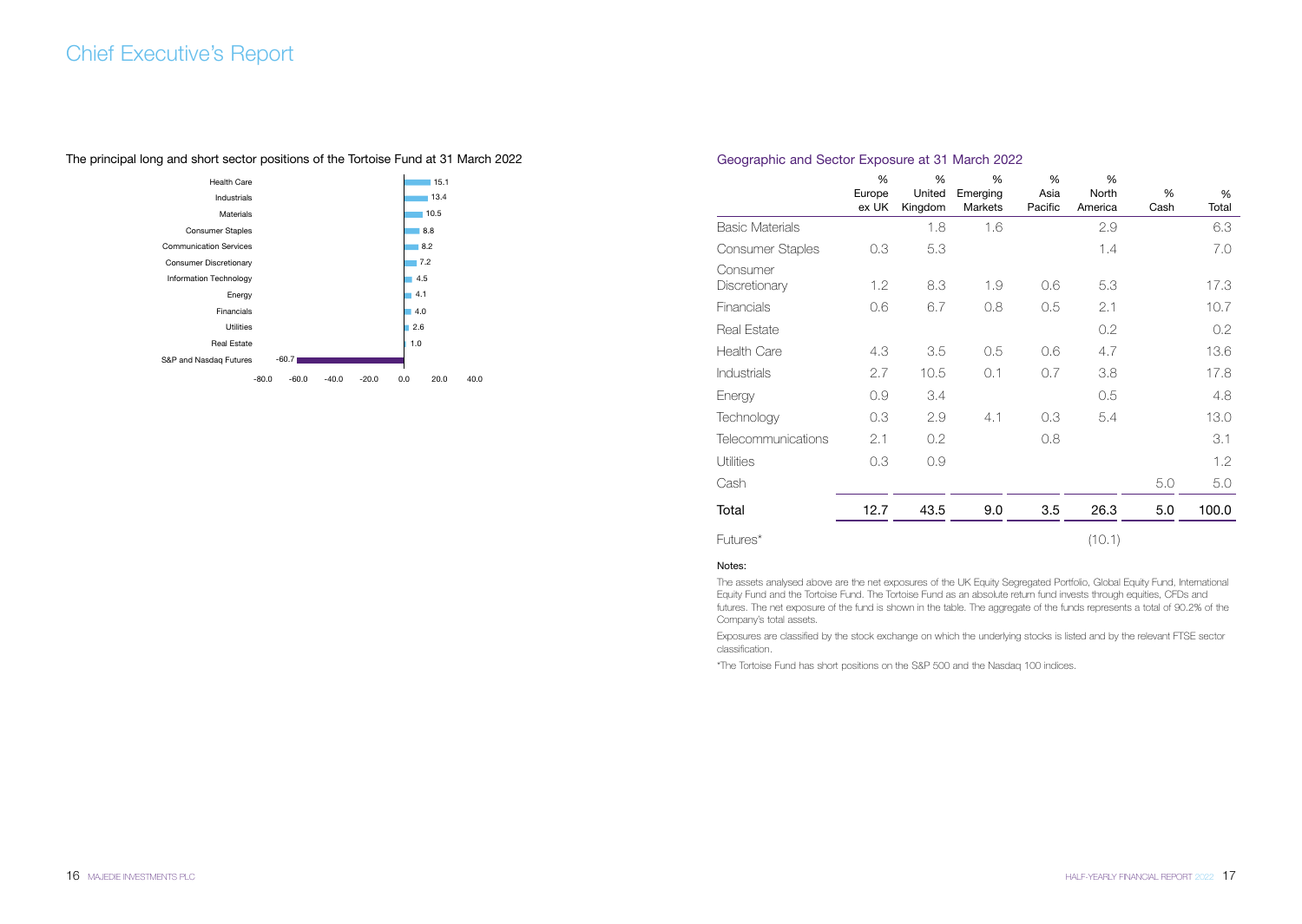## Chief Executive's Report

#### Thirty Largest Holdings at 31 March 2022

| Company                                       | Fair Value<br>£000 | % of Total<br>Assets |
|-----------------------------------------------|--------------------|----------------------|
| Liontrust Asset Management PLC                | 8,424              | 5.4                  |
| Shell plc                                     | 4,799              | 3.1                  |
| AstraZeneca plc                               | 2,636              | 1.7                  |
| Anglo American plc                            | 2,414              | 1.5                  |
| NatWest Group PLC                             | 2,082              | 1.3                  |
| Royal KPN NV                                  | 2,075              | 1.3                  |
| RS Group plc (formerly Electrocomponents PLC) | 1,877              | 1.2                  |
| Tesco PLC                                     | 1,863              | 1.2                  |
| 3i Group plc                                  | 1,786              | 1.1                  |
| Amazon.com, Inc.                              | 1,782              | 1.1                  |
| <b>RELX plc</b>                               | 1,692              | 1.1                  |
| Microsoft Corporation                         | 1,661              | 1.1                  |
| Newmont Corporation                           | 1,655              | 1.1                  |
| <b>Ascential PLC</b>                          | 1,639              | 1.0                  |
| Unilever plc                                  | 1,572              | 1.0                  |
| <b>Barrick Gold Corporation</b>               | 1,556              | 1.0                  |
| Compass Group plc                             | 1,544              | 1.0                  |
| Fevertree Drinks PI C                         | 1,500              | 1.0                  |
| Zimmer Biomet Holdings, Inc.                  | 1,417              | 0.9                  |
| Sociedad Quimica y Minera de Chile S.A        | 1,411              | 0.9                  |
| Alphabet Inc.                                 | 1,349              | 0.9                  |
| NVIDIA Corporation                            | 1,349              | 0.9                  |
| Taiwan Semiconductor Manufacturing Co., Ltd.  | 1,330              | 0.8                  |
| Ashtead Group PLC                             | 1,288              | 0.8                  |
| Weir Group PLC                                | 1,275              | 0.8                  |
| St. James's Place PLC                         | 1,270              | 0.8                  |
| <b>TotalEnergies SE</b>                       | 1,266              | 0.8                  |
| Thales SA                                     | 1,262              | 0.8                  |
| Novo Nordisk A/S                              | 1,254              | 0.8                  |
| Samsung Electronics Co., Ltd.                 | 1,254              | 0.8                  |
|                                               | 58,282             | 37.2%                |

The Tortoise Fund holds two short futures positions in S&P5OO and Nasdaq 100 that are, in aggregate, 9.1% of total assets.

#### **Discount**

The Board continues to monitor the Company's discount to NAV and will take action when appropriate. The Company bought back 7,092 shares in the six months to 31 March 2022.

#### **Outlook**

Stock markets volatility has continued and growth stocks, in particular, have suffered a further de-rating. Investor sentiment is unsurprisingly low, faced with the headwinds of inflation, hawkish Central Banks, a slowing economy and war in Europe. Markets are rated at 30% below their peak last year and, apart from the US, are below their long term medians. In general corporate earnings, thus far, have been resilient and though earnings revisions have sharply decelerated from last year, they remain positive. It seems likely that there will be a significant slowdown in the second half of 2022, the only question is the magnitude.

The current volatility reflects the wide range of outcomes that could occur for the global economy and earnings. In such an uncertain background fund managers such as the Global Fundamental Team at Liontrust, that focus on detailed, research based stock selection, should thrive. Their flexible approach allows them to invest in companies that are significantly mis-priced and avoid the rigid selection criteria that style based managers face.

In terms of asset allocation it is encouraging the UK equity market has continued its relative good performance as investors recognise its low relative and historic valuation. Takeover bids from corporates and private equity remain a feature and validate the attractive valuation. The Company retains a relatively high exposure to the UK. The holding in the Tortoise Fund remains a key differentiating factor for the Company and as a Global Equity Long/Short Fund with a value bias it has successfully navigated the volatile markets and continues to perform well.

William Barlow

Chief Executive For and on behalf of the Board

24 May 2022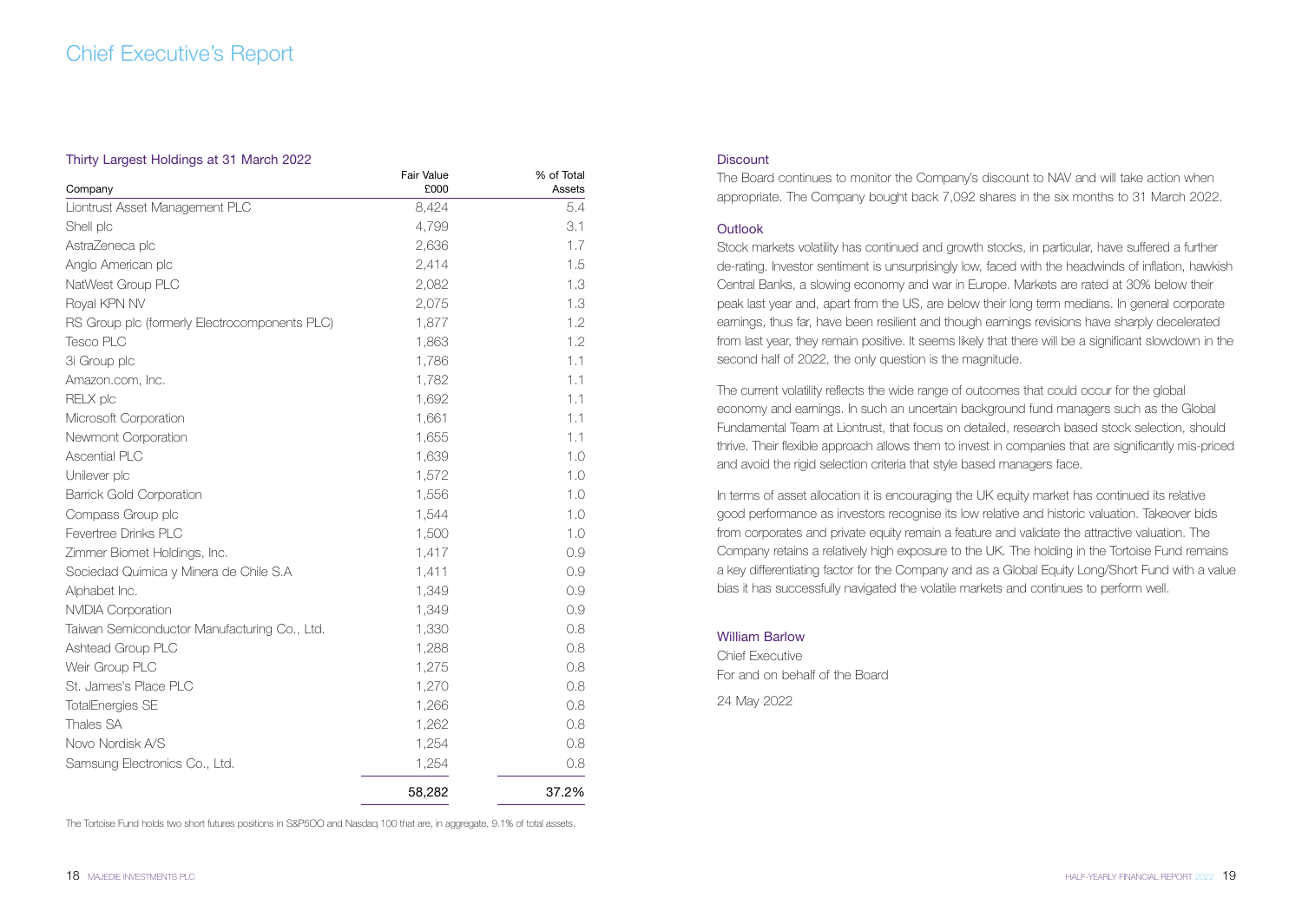## Interim Management Report

The important events that have occurred during the period under review, the key factors influencing the financial statements and the principal uncertainties for the remaining six months of the financial year are set out in the Chief Executive's Report on pages 4 to 19. This Half-Yearly Financial Report has not been audited or reviewed by the Company's auditor.

The financial statements continue to be prepared on a going concern basis. The approach used for the Annual Report is applied, giving proper consideration to financial and cashflow forecasts, including any on-going COVID-19 impacts, and it is believed that the Company has adequate financial resources to continue to operate for a period of at least twelve months from the date on which these financial statements were approved.

The principal risks facing the Company remain unchanged since the date of the Annual Report for the year ended 30 September 2021, as set out in the Business Review section of the Strategic Report (pages 25 to 26). The recovery from COVID-19 continues to add uncertainty to global equity markets, both economically and politically, with the impact on the Company as set out in the Chief Executive's Report. The Company and its service providers continue to maintain operations and service levels effectively. Risks faced by the Company include, but are not limited to, market risk, operational risk, discount volatility, compliance risk (including non-compliance with Section 1158 of the Corporation Tax Act 2010) and financial risk.

## Responsibility Statement of the Directors in respect of the Half-Yearly Financial Report

In accordance with the Disclosure Guidance and Transparency Rules 4.2.7R and 4.2.8R, we confirm that to the best of our knowledge:

- (a) the condensed set of financial statements has been prepared in accordance with International Accounting Standard (IAS) 34, Interim Financial Reporting, as required by the Disclosure Guidance and Transparency Rule 4.2.4R, and gives a true and fair view of the assets, liabilities and financial position of the Company;
- (b) the Chief Executive's Report includes a fair review of the information required to be disclosed under the Disclosure Guidance and Transparency Rule 4.2.7R, interim management report. This includes (i) an indication of important events that have occurred during the first six months of the financial year; and their impact on the condensed set of financial statements presented in the Half-Yearly Financial Report and (ii) a description of the principal risks and uncertainties for the remaining six months of the financial year; and
- (c) except as disclosed in the Chief Executive's Report, and in note 15 on page 42, in respect of the sale of the Company's investment in MAM to Liontrust, there were no changes in the transactions or arrangements with related parties as described in the Annual Report for the year ended 30 September 2021 that would have had a material effect on the financial position or performance of the Company in the first six months of the current financial year.

#### Christopher D Getley

Chairman For and on behalf of the Board 24 May 2022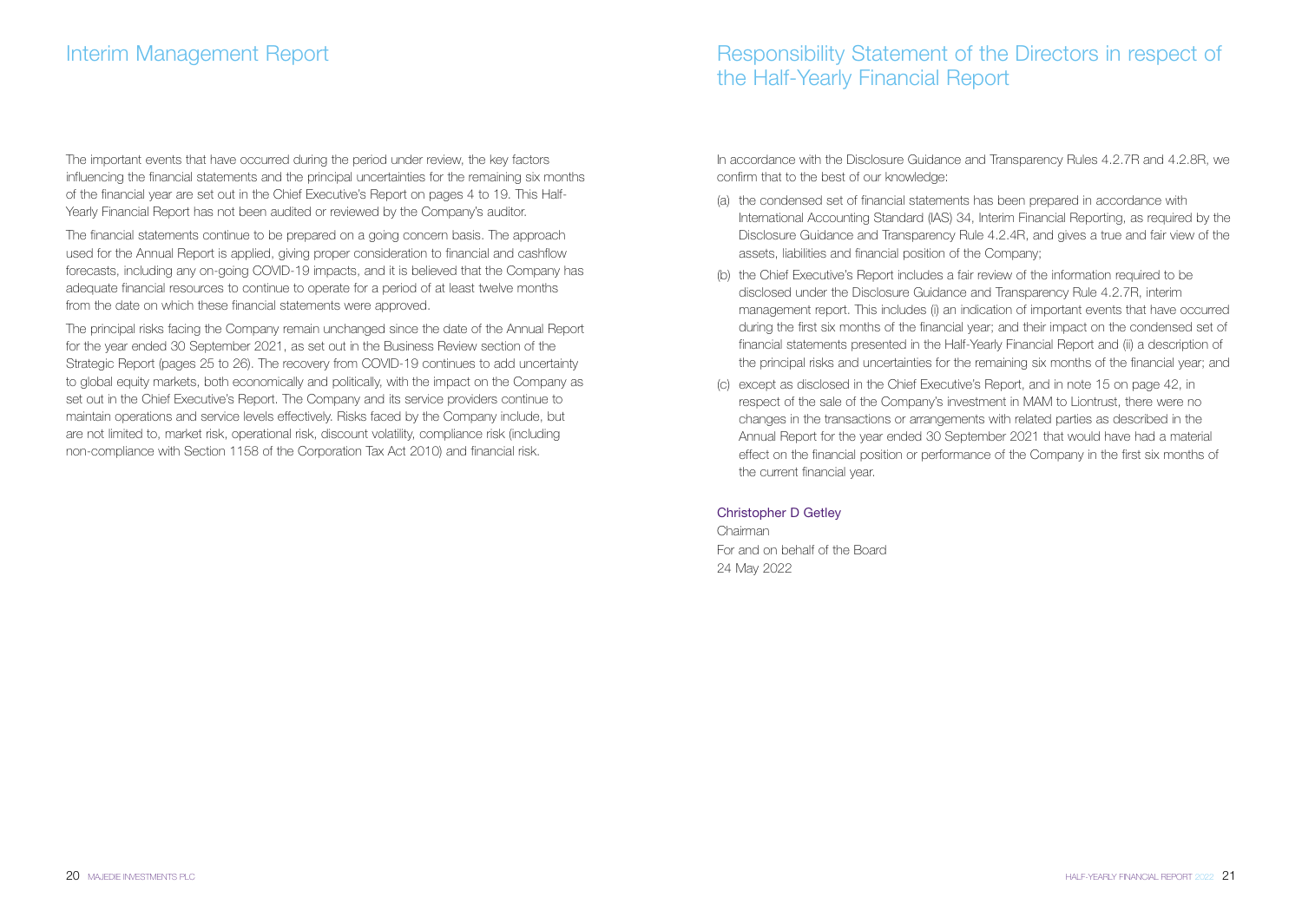## Condensed Statement of Comprehensive Income

for the half year ended 31 March 2022

|                                             |                |         | Half year ended 31 March 2022 |           |         | Half year ended 31 March 2021 |        |         | Year ended 30 September 2021 |          |
|---------------------------------------------|----------------|---------|-------------------------------|-----------|---------|-------------------------------|--------|---------|------------------------------|----------|
|                                             |                |         | (unaudited)                   |           |         | (unaudited)                   |        |         | (audited)                    |          |
|                                             |                | Revenue | Capital                       |           | Revenue | Capital                       |        | Revenue | Capital                      |          |
|                                             |                | return  | return                        | Total     | return  | return                        | Total  | return  | return                       | Total    |
|                                             | <b>Notes</b>   | £'000   | £'000                         | £'000     | £'000   | £'000                         | £'000  | £'000   | £'000                        | £'000    |
| Investments                                 |                |         |                               |           |         |                               |        |         |                              |          |
| (Losses)/gains on investments at fair value |                |         |                               |           |         |                               |        |         |                              |          |
| through profit or loss                      |                |         | (12, 650)                     | (12, 650) |         | 18,808                        | 18,808 |         | 23,839                       | 23,839   |
| Net investment result                       |                |         | (12, 650)                     | (12, 650) |         | 18,808                        | 18,808 |         | 23,839                       | 23,839   |
| Income                                      |                |         |                               |           |         |                               |        |         |                              |          |
| Income from investments                     | $\overline{2}$ | 1,994   |                               | 1,994     | 3,662   |                               | 3,662  | 6,078   |                              | 6,078    |
| Other income                                | $\overline{2}$ | 43      |                               | 43        | 44      |                               | 44     | 70      |                              | 70       |
| Total income                                |                | 2,037   |                               | 2,037     | 3,706   |                               | 3,706  | 6,148   |                              | 6,148    |
| Management fees                             |                | (40)    | (121)                         | (161)     | (35)    | (106)                         | (141)  | (76)    | (228)                        | (304)    |
| Administration expenses                     |                | (349)   | (319)                         | (668)     | (366)   | (324)                         | (690)  | (681)   | (573)                        | (1, 254) |
| Return/(loss) before finance costs          |                |         |                               |           |         |                               |        |         |                              |          |
| and taxation                                |                | 1,648   | (13,090)                      | (11, 442) | 3,305   | 18,378                        | 21,683 | 5,391   | 23,038                       | 28,429   |
| Finance costs                               |                | (193)   | (573)                         | (766)     | (194)   | (572)                         | (766)  | (387)   | (1, 145)                     | (1, 532) |
| Net return/(loss) before taxation           |                | 1,455   | (13,663)                      | (12, 208) | 3,111   | 17,806                        | 20,917 | 5,004   | 21,893                       | 26,897   |
| Taxation                                    | 3              | (13)    |                               | (13)      | (9)     |                               | (9)    | (15)    |                              | (15)     |
| Net return/(loss) after taxation for        |                |         |                               |           |         |                               |        |         |                              |          |
| the period                                  |                | 1,442   | (13,663)                      | (12, 221) | 3,102   | 17,806                        | 20,908 | 4,989   | 21,893                       | 26,882   |
| Return per ordinary share:                  |                | pence   | pence                         | pence     | pence   | pence                         | pence  | pence   | pence                        | pence    |
| <b>Basic</b>                                | 4              | 2.7     | (25.8)                        | (23.1)    | 5.9     | 33.6                          | 39.5   | 9.4     | 41.3                         | 50.7     |

The total column of this statement is the Statement of Comprehensive Income of the Company. The supplementary revenue return and capital return columns are prepared under guidance published by the Association of Investment Companies (AIC). See notes 1 to 16.

0 September 2021 udited) Capital return £'000 Total £'000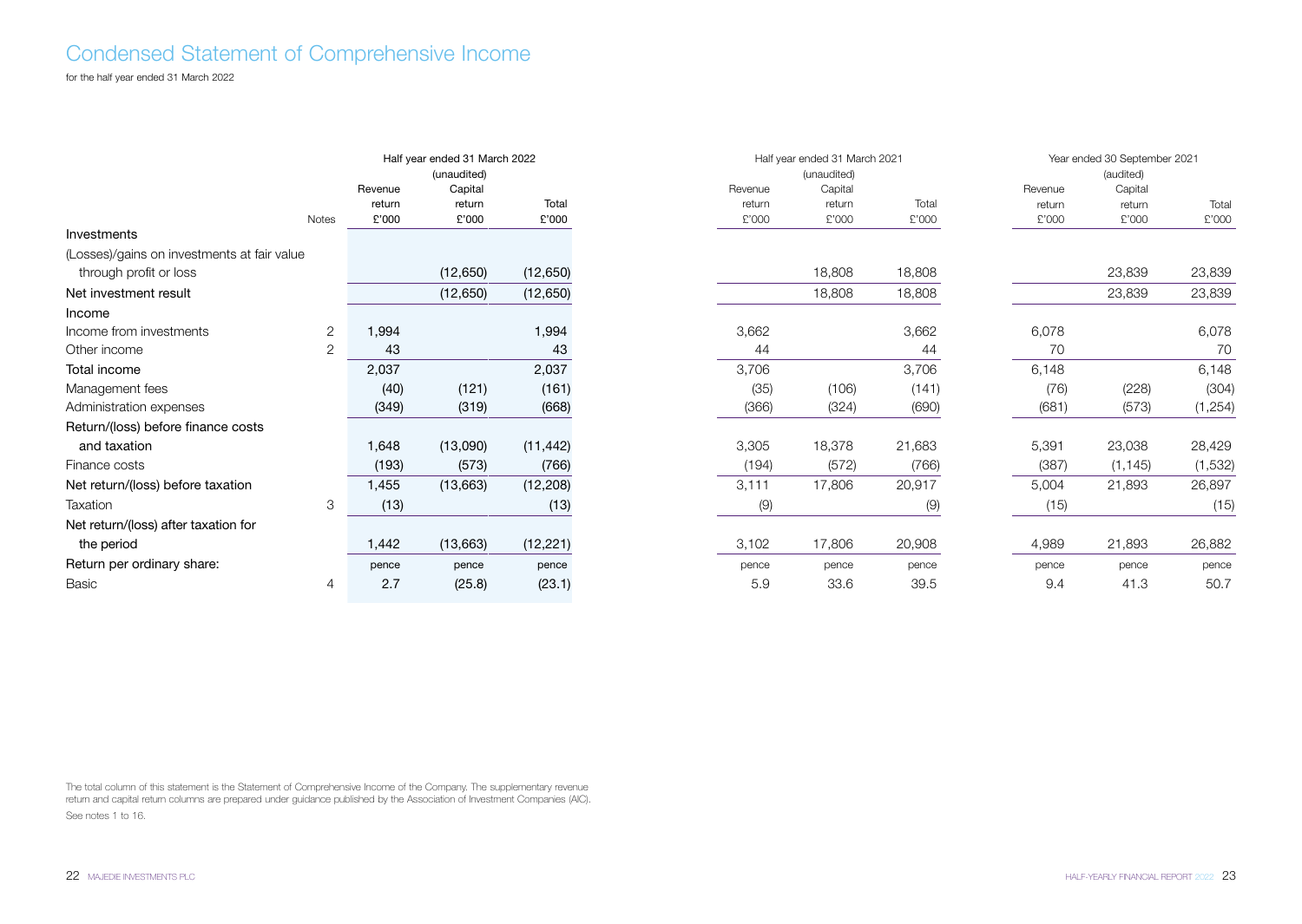## Condensed Statement of Changes in Equity

for the half year ended 31 March 2022

|                                                 |              | Share            | Share            | Capital<br>redemption | Capital          | Retained          |                |
|-------------------------------------------------|--------------|------------------|------------------|-----------------------|------------------|-------------------|----------------|
|                                                 | <b>Notes</b> | capital<br>£'000 | premium<br>£'000 | reserve<br>£'000      | reserve<br>£'000 | earnings<br>£'000 | Total<br>£'000 |
|                                                 |              |                  |                  |                       |                  |                   |                |
| Half year ended 31 March 2022                   |              |                  |                  |                       |                  |                   |                |
| (unaudited)                                     |              |                  |                  |                       |                  |                   |                |
| 1 October 2021                                  |              | 5,300            | 3,054            | 100                   | 119,393          | 24,306            | 152,153        |
| Share buybacks for cancellation                 | 12           | (1)              |                  |                       | (16)             |                   | (16)           |
| Net return after taxation for the period        |              |                  |                  |                       | (13,663)         | 1,442             | (12, 221)      |
| Dividends declared and paid in period           | 6            |                  |                  |                       |                  | (3,710)           | (3,710)        |
| 31 March 2022                                   |              | 5,299            | 3,054            | 101                   | 105,714          | 22,038            | 136,206        |
| Half year ended 31 March 2021<br>(unaudited)    |              |                  |                  |                       |                  |                   |                |
| 1 October 2020                                  |              | 5,301            | 3,054            | 99                    | 97,518           | 25,361            | 131,333        |
| Net return after taxation for the period        |              |                  |                  |                       | 17,806           | 3,102             | 20,908         |
| Dividends declared and paid in period           | 6            |                  |                  |                       |                  | (3,711)           | (3,711)        |
| 31 March 2021                                   |              | 5,301            | 3,054            | 99                    | 115,324          | 24,752            | 148,530        |
| Year ended 30 September 2021<br>(audited)       |              |                  |                  |                       |                  |                   |                |
| 1 October 2020                                  |              | 5,301            | 3,054            | 99                    | 97,518           | 25,361            | 131,333        |
| Share buybacks for cancellation                 | 12           | (1)              |                  |                       | (18)             |                   | (18)           |
| Net return/(loss) after taxation for the period |              |                  |                  |                       | 21,893           | 4,989             | 26,882         |
| Dividends declared and paid in period           | 6            |                  |                  |                       |                  | (6,044)           | (6,044)        |
| 30 September 2021                               |              | 5,300            | 3,054            | 100                   | 119,393          | 24,306            | 152,153        |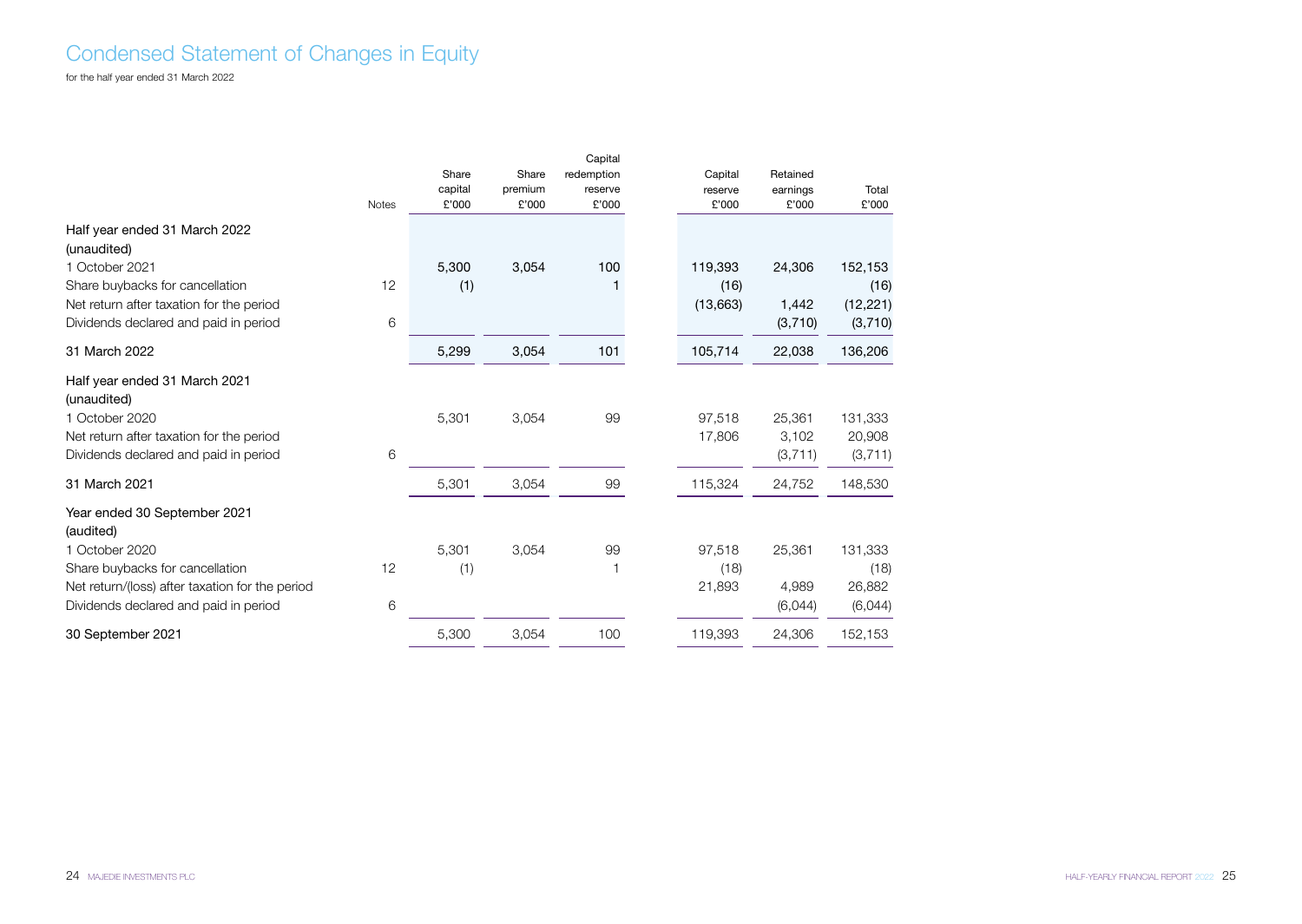### Condensed Balance Sheet as at 31 March 2022

|                                                  |              | 31 March    | 31 March    | 30 September |
|--------------------------------------------------|--------------|-------------|-------------|--------------|
|                                                  |              | 2022        | 2021        | 2021         |
|                                                  |              | (unaudited) | (unaudited) | (audited)    |
|                                                  | <b>Notes</b> | £'000       | £'000       | £'000        |
| Non-current assets                               |              |             |             |              |
| Property and equipment                           |              | 214         | 277         | 244          |
| Investments at fair value through profit or loss | 7,8          | 148,026     | 164,567     | 170,550      |
|                                                  |              | 148,240     | 164,844     | 170,794      |
| Current assets                                   |              |             |             |              |
| Trade and other receivables                      |              | 598         | 546         | 400          |
| Cash and cash equivalents                        |              | 9,295       | 5,256       | 3,162        |
|                                                  |              | 9,893       | 5,802       | 3,562        |
| Total assets                                     |              | 158,133     | 170,646     | 174,356      |
| <b>Current liabilities</b>                       |              |             |             |              |
| Trade and other payables                         |              | (1, 148)    | (1, 307)    | (1,405)      |
| Total assets less current liabilities            |              | 156,985     | 169,339     | 172,951      |
| Non-current liabilities                          |              |             |             |              |
| Debenture and lease liability                    | 14           | (20, 779)   | (20, 809)   | (20, 798)    |
| Total liabilities                                |              | (21, 927)   | (22, 116)   | (22, 203)    |
| Net assets                                       |              | 136,206     | 148,530     | 152,153      |

|                            |              | 31 March    | 31 March    | 30 September |
|----------------------------|--------------|-------------|-------------|--------------|
|                            |              | 2022        | 2021        | 2021         |
|                            |              | (unaudited) | (unaudited) | (audited)    |
|                            | <b>Notes</b> | £'000       | £'000       | £'000        |
| Represented by:            |              |             |             |              |
| Ordinary share capital     | 12           | 5,299       | 5,301       | 5,300        |
| Share premium account      |              | 3,054       | 3,054       | 3,054        |
| Capital redemption reserve |              | 101         | 99          | 100          |
| Capital reserve            |              | 105,714     | 115,324     | 119,393      |
| Revenue reserve            |              | 22,038      | 24.752      | 24,306       |
| Equity Shareholders' Funds |              | 136,206     | 148.530     | 152,153      |
| Net asset value per share  |              | pence       | pence       | pence        |
| Basic                      | 11           | 257.0       | 280.2       | 287.1        |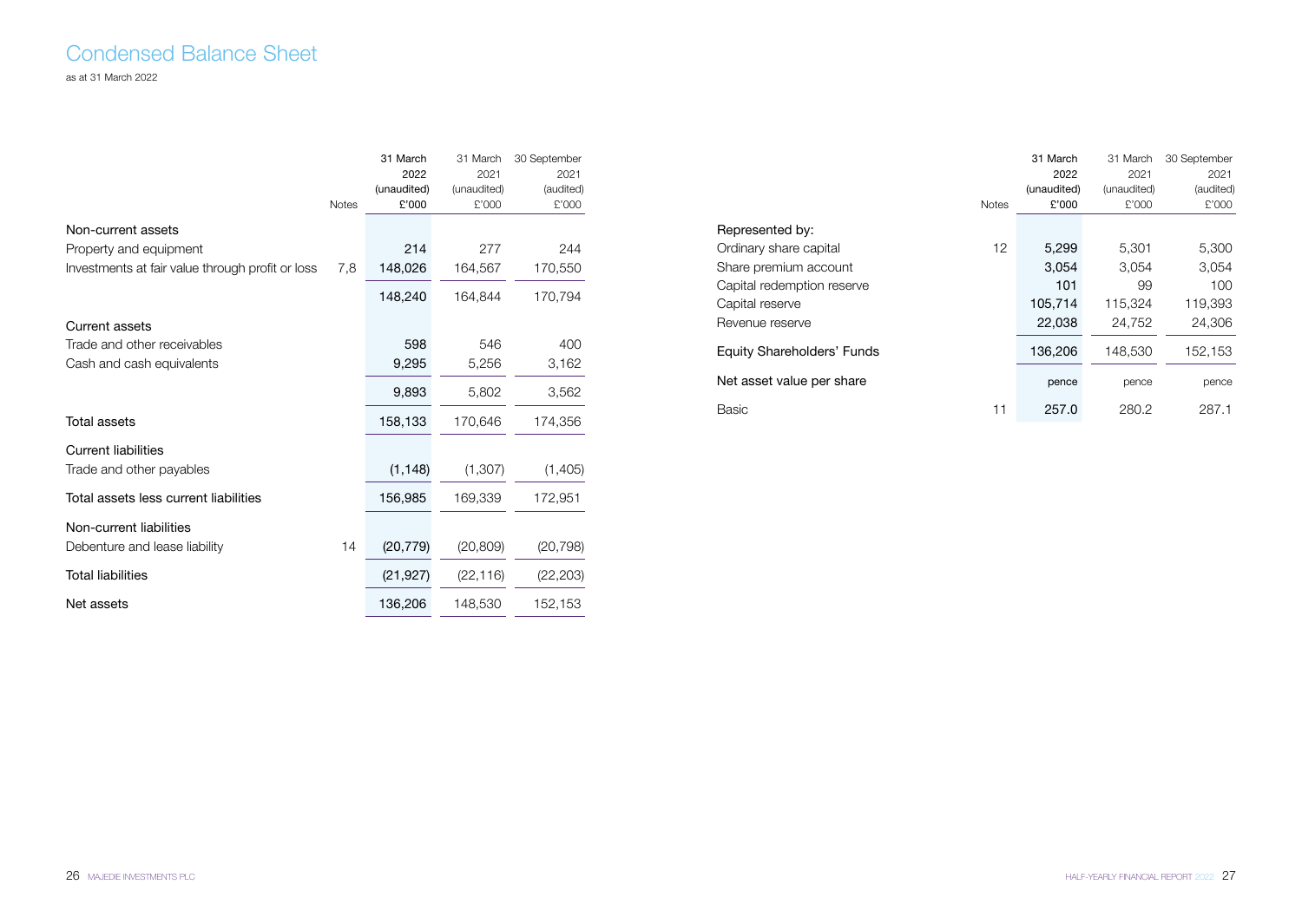### Condensed Cash Flow Statement

#### for the half year ended 31 March 2022

|                                                                                                                                                                                           | Notes               | Half year ended<br>31 March<br>2022<br>(unaudited)<br>£'000 | Half year ended<br>31 March<br>2021<br>(unaudited)<br>£'000 | Year ended<br>30 September<br>2021<br>(audited)<br>£'000 |
|-------------------------------------------------------------------------------------------------------------------------------------------------------------------------------------------|---------------------|-------------------------------------------------------------|-------------------------------------------------------------|----------------------------------------------------------|
| Net cash inflow from operating activities                                                                                                                                                 | 13                  | 10,662                                                      | 2,218                                                       | 3,223                                                    |
| Investing activities<br>Purchase of tangible assets<br>Initial direct costs incurred for the<br>right-of-use asset                                                                        |                     |                                                             | (2)<br>(6)                                                  | (1)<br>(15)                                              |
| Net cash outflow from<br>investing activities                                                                                                                                             |                     |                                                             | (8)                                                         | (16)                                                     |
| <b>Financing activities</b><br>Interest paid on debentures<br>Interest paid on lease liability<br>Dividends paid<br>Lease liability principal payments<br>Share buybacks for cancellation | 14<br>14<br>6<br>14 | (750)<br>(2)<br>(3,710)<br>(33)<br>(34)                     | (750)<br>(4)<br>(3,711)<br>(14)                             | (1,501)<br>(6)<br>(6,044)<br>(19)                        |
| Net cash outflow from<br>financing activities                                                                                                                                             |                     | (4,529)                                                     | (4, 479)                                                    | (7, 570)                                                 |
| Increase/decrease in cash and cash<br>equivalents for the period                                                                                                                          |                     | 6,133                                                       | (2,269)                                                     | (4,363)                                                  |
| Cash and cash equivalents at start<br>of period                                                                                                                                           |                     | 3,162                                                       | 7,525                                                       | 7,525                                                    |
| Cash and cash equivalents at end<br>of period                                                                                                                                             |                     | 9,295                                                       | 5,256                                                       | 3,162                                                    |

### Notes to the Accounts as at 31 March 2022

#### 1. Accounting Policies

The Condensed Financial Statements on pages 22 to 28 comprise the unaudited results of the Company for the six months to 31 March 2022 and are presented in pounds sterling, as this is the functional currency of the Company.

The Condensed Financial Statements have been prepared in accordance with IAS 34 "Interim Financial Reporting". They do not include all financial information required for full financial statements. The Condensed Financial Statements have been prepared using the accounting policies adopted in the audited financial statements for the year ended 30 September 2021.

#### New standards, interpretations and amendments adopted by the Company

The accounting policies adopted in the preparation of the interim condensed financial statements are consistent with those followed in the preparation of the Company's annual financial statements for the year ended 30 September 2021. Since 1 October 2021 the following new standards or amendments were adopted – being amendments to IFRS 9, IAS 39, IFRS 7, IFRS 4 and IFRS 16 and COVID-19 related rent concessions amendment to IFRS 16. The Directors note that the adoption of these amendments will not have any material impact on the Company.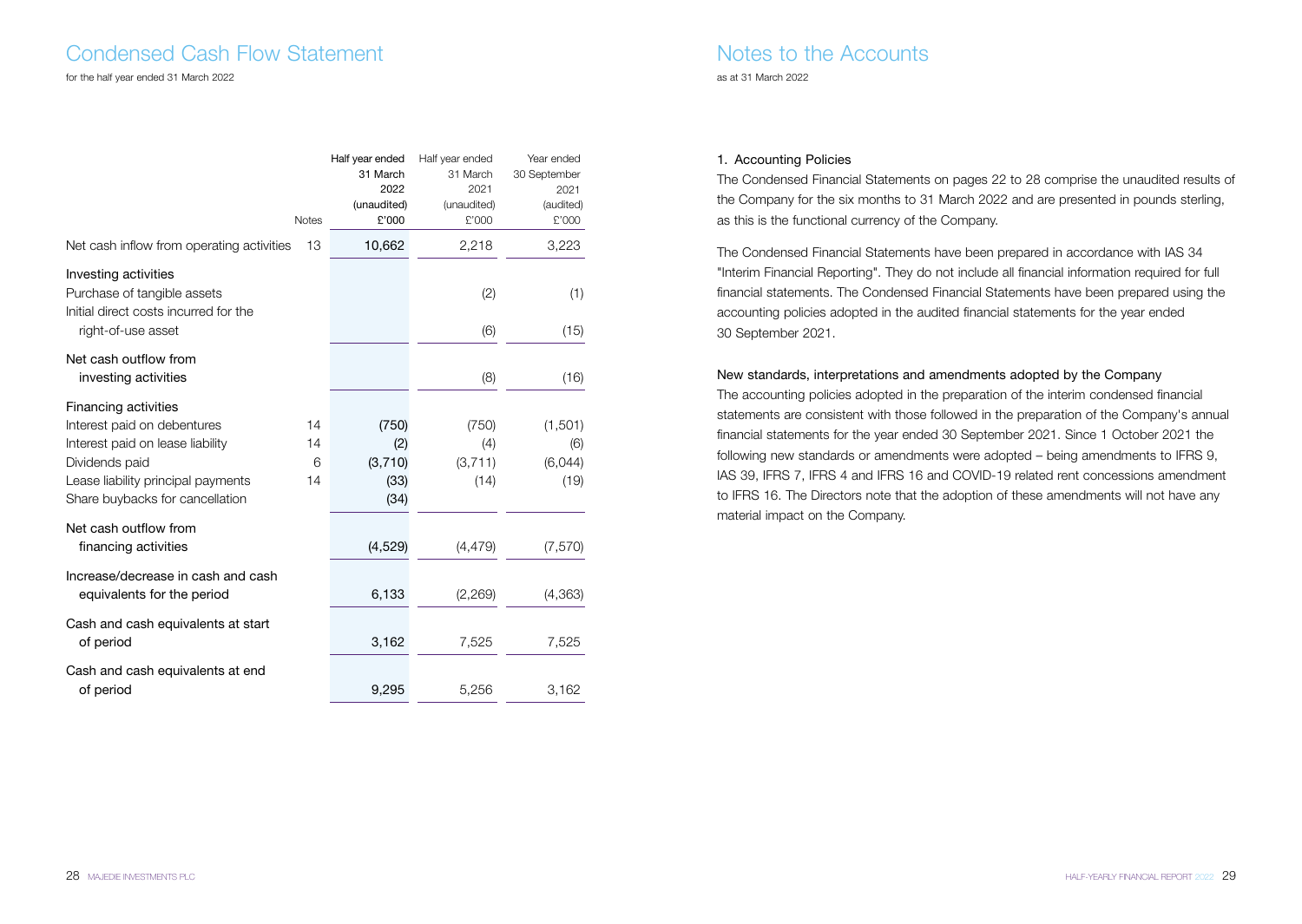### Notes to the Accounts as at 31 March 2022

#### 2. Income

|                              | Half year ended | Half year ended | Year ended   |
|------------------------------|-----------------|-----------------|--------------|
|                              | 31 March        | 31 March        | 30 September |
|                              | 2022            | 2021            | 2021         |
|                              | £'000           | £'000           | £'000        |
| Income from investments      |                 |                 |              |
| Dividend income*             | 1,741           | 3,528           | 5,647        |
| Accumulation dividend income | 167             | 76              | 326          |
| Overseas dividend income     | 86              | 58              | 105          |
|                              | 1,994           | 3,662           | 6,078        |
| Other income                 |                 |                 |              |
| Interest income              |                 |                 |              |
| Sundry income                | 43              | 44              | 70           |
|                              | 43              | 44              | 70           |
| Total income                 | 2,037           | 3,706           | 6,148        |
| Income from investments      |                 |                 |              |
| Listed UK                    | 591             | 440             | 1,408        |
| Listed overseas              | 86              | 58              | 105          |
| Unlisted - MAM Funds         | 167             | 288             | 538          |
| Unlisted                     | 1,150           | 2,876           | 4,027        |
|                              | 1,994           | 3,662           | 6,078        |

\* Includes MAM dividend income of £1,150,000 (half year to 31 March 2021: £2,876,000 and the year ended 30 September 2021: £4,027,000).

#### 3. Taxation

The charge for the half year to 31 March 2022 is £13,000 (half year to 31 March 2021: £9,000; year ended 30 September 2021: £15,000). These amounts represent irrecoverable withholding tax paid on overseas investment income.

The Company has an effective corporation tax rate of 0%. As investment gains are exempt from tax owing to the Company's status as an approved Investment Trust, and as there is currently an excess of management expenses over taxable income, there is no charge for corporation tax.

#### 4. Calculation of returns per ordinary share

Basic returns per ordinary share in each period are based on the return on ordinary activities after taxation attributable to equity shareholders. Basic return per ordinary share for the period is based on 52,999,278 shares (half year ended 31 March 2021: 53,013,887 shares, and the year ended 30 September 2021: 53,013,842), being the weighted average number of shares in issue.

#### 5. Business segments

For management purposes the Company is organised into one principal activity, being investing activities, as described below:

#### Investing activities

The Company's investment objective is to maximise total shareholder return whilst increasing dividends by more than the rate of inflation over the long term. The Company operates as an investment trust company and its portfolio contains investments in companies listed in a number of countries. Geographical information about the portfolio is provided on page 17.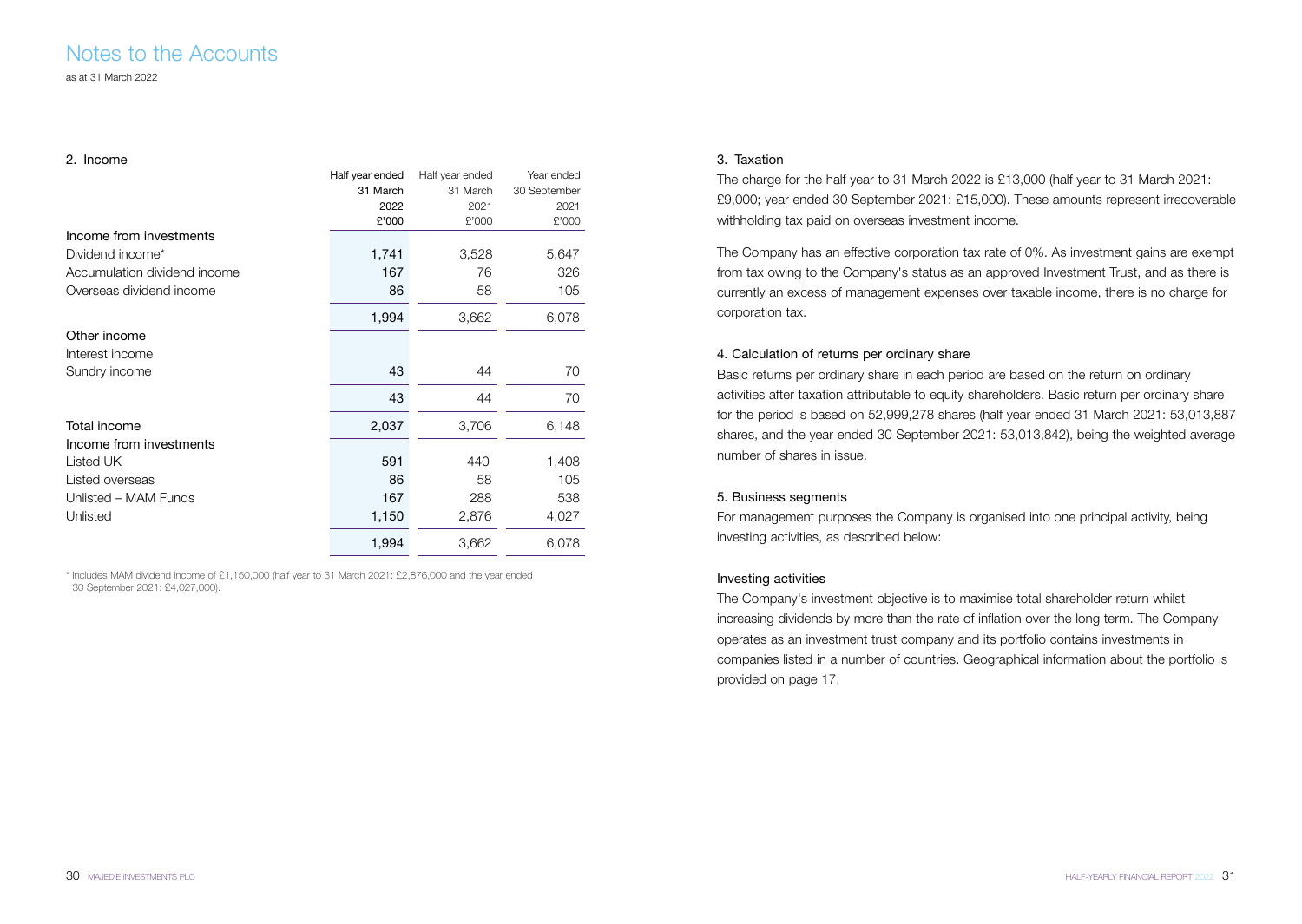as at 31 March 2022

#### 6. Dividends

In accordance with IAS 10: Events After the Balance Sheet Date, interim dividends are not accounted for until paid. The following table summarises the amounts recognised as distributions to equity holders in the relevant period:

|                                        | Half year ended | Half year ended | Year ended   |
|----------------------------------------|-----------------|-----------------|--------------|
|                                        | 31 March        | 31 March        | 30 September |
|                                        | 2022            | 2021            | 2021         |
|                                        | £'000           | £'000           | £'000        |
| 2021 Final dividend of 7.00p paid on   |                 |                 |              |
| 28 January 2022                        | 3,710           |                 |              |
| 2021 Interim dividend of 4.40p paid on |                 |                 |              |
| 18 June 2021                           |                 |                 | 2,333        |
| 2020 Final dividend of 7.00p paid on   |                 |                 |              |
| 26 January 2021                        |                 | 3.711           | 3,711        |
|                                        | 3,710           | 3.711           | 6.044        |

Distributable reserves of the Company comprise the Capital and Revenue Reserves.

Dividends for the half year ended 31 March 2022 (and for the half year ended 31 March 2021 and the year ended 30 September 2021) have been solely made from the Revenue Reserve.

#### 7. Investments

All investments are designated upon initial recognition as held at fair value through profit or loss, and are measured at subsequent reporting dates at fair value, which is either the bid price or the last traded price for listed securities, depending on the convention of the exchange on which the investment is quoted. Investments in unit trusts or open ended investment companies are valued at the closing price, the bid price or the single price as appropriate, released by the relevant investment manager.

Fair values for unquoted investments, or investments for which the market is inactive, are established by using various valuation techniques in accordance with the International Private Equity and Venture Capital Valuation Guidelines (IPEV). These may include recent arm's length market transactions, the current fair value of another instrument which has substantially the same earnings multiples, discounted cash flow analysis and option pricing models. Where there is a valuation technique commonly used by market participants to price the instrument and that technique has been demonstrated to provide reliable estimates of prices obtained in actual market transactions, that technique is utilised.

#### 8. Fair Value Hierarchy

Except for the Company's 7.25% 2025 Debenture Stock, which is measured at amortised cost under the effective interest rate method, financial assets and liabilities of the Company (re investments) are carried in the Balance Sheet at their fair value. Additionally the balance sheet amount is a reasonable approximation of fair value (re amounts in respect of sales for future settlement, dividends receivable, cash at bank, purchases for future settlement and the lease liability). The fair value is the amount at which the asset could be sold or the liability transferred in a current transaction between market participants, other than a forced or liquidation sale.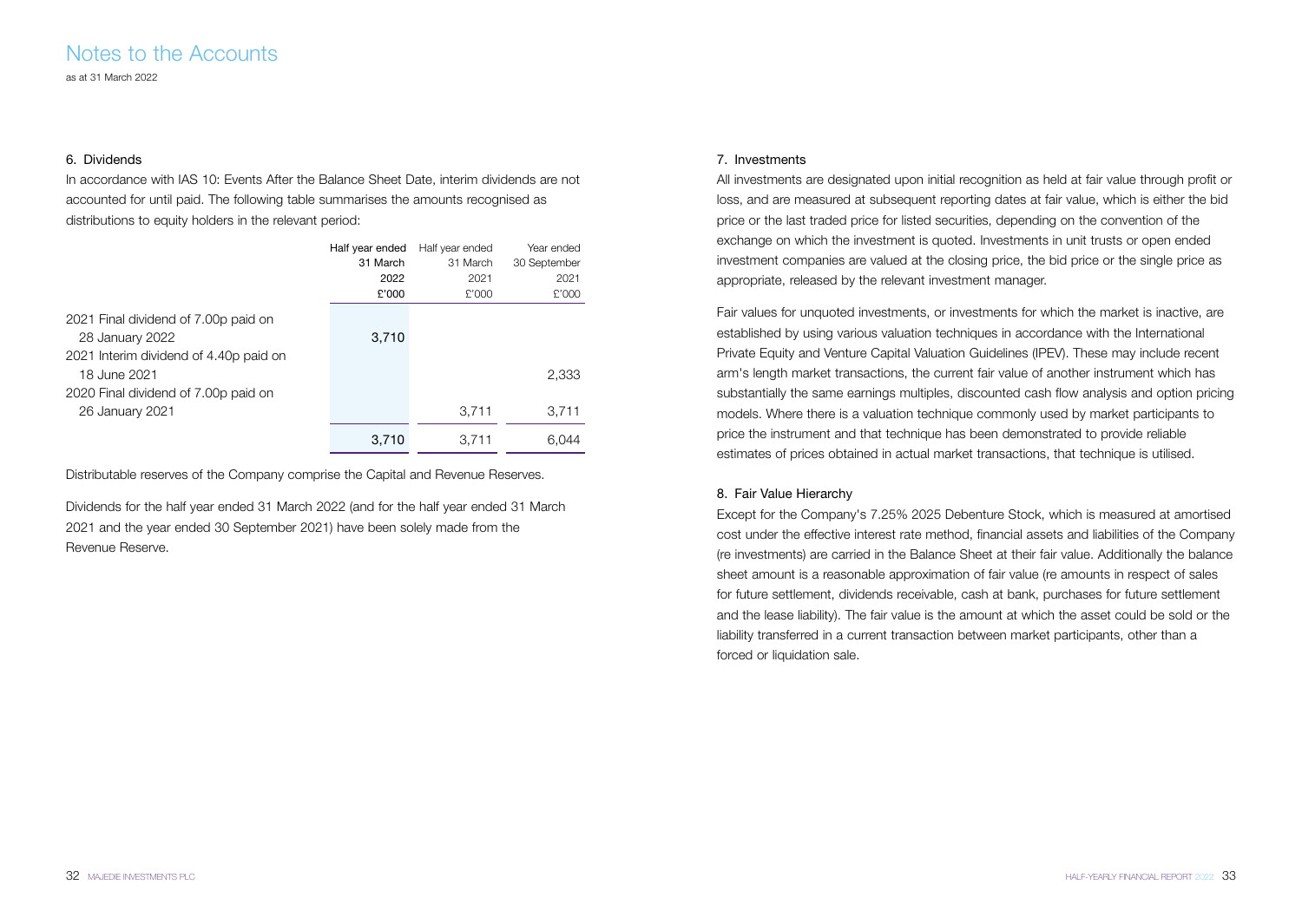as at 31 March 2022

#### 8. Fair Value Hierarchy continued

The table below sets out fair value measurements of financial assets in accordance with the IFRS 13 fair value hierarchy:

|                               | Half year ended 31 March 2022 |                    |                               |         |
|-------------------------------|-------------------------------|--------------------|-------------------------------|---------|
|                               | Level 1                       | Level <sub>2</sub> | Level 3                       | Total   |
| <b>Financial assets</b>       | £'000                         | £'000              | £'000                         | £'000   |
| Financial assets held at fair |                               |                    |                               |         |
| value through profit or loss  |                               |                    |                               |         |
| Equities and managed funds    |                               |                    |                               |         |
| Listed equity securities      | 65,507                        |                    |                               | 65,507  |
| Unlisted equity securities    |                               |                    |                               |         |
| (Liontrust Funds)             |                               | 82,477             |                               | 82,477  |
| Unlisted equity securities    |                               |                    | 42                            | 42      |
|                               | 65,507                        | 82,477             | 42                            | 148,026 |
|                               |                               |                    |                               |         |
|                               |                               |                    | Half year ended 31 March 2021 |         |
|                               | Level 1                       | Level 2            | Level 3                       | Total   |
| <b>Financial assets</b>       | £'000                         | £'000              | £'000                         | £'000   |
| Financial assets held at fair |                               |                    |                               |         |
| value through profit or loss  |                               |                    |                               |         |
| Equities and managed funds    |                               |                    |                               |         |
| Listed equity securities      | 55,917                        |                    |                               | 55,917  |
| Unlisted equity securities    |                               |                    |                               |         |
| (MAM Funds)                   |                               | 83,305             |                               | 83,305  |
|                               |                               |                    | 25,345                        | 25,345  |
| Unlisted equity securities    |                               |                    |                               |         |

55,917 83,305 25,345 164,567

#### 8. Fair Value Hierarchy continued

|                               | Year ended 30 September 2021 |         |         |         |
|-------------------------------|------------------------------|---------|---------|---------|
|                               | Level 1                      | Level 2 | Level 3 | Total   |
| <b>Financial assets</b>       | £'000                        | £'000   | £'000   | £'000   |
| Financial assets held at fair |                              |         |         |         |
| value through profit or loss  |                              |         |         |         |
| Equities and managed funds    |                              |         |         |         |
| Listed equity securities      | 60.563                       |         |         | 60.563  |
| Unlisted equity securities    |                              |         |         |         |
| (MAM Funds)                   |                              | 84,786  |         | 84.786  |
| Unlisted equity securities    |                              |         | 25,201  | 25,201  |
|                               | 60,563                       | 84,786  | 25,201  | 170,550 |

There have been no transfers during the period between Levels 1, 2 and 3.

Investments whose values are based on quoted market prices in active markets, and are therefore classified as Level 1, include active listed equities. The Company does not adjust the quoted price for these instruments in normal market conditions (although it may invoke its fair value pricing policy in times of market disruption – this was not the case for 31 March 2022, 31 March 2021 or 30 September 2021).

Financial instruments that trade in markets that are not considered to be active but are valued based on quoted market prices, dealer quotations or alternative pricing sources supported by observable inputs are classified as Level 2. As Level 2 instruments include positions that are not traded in active markets and/or are subject to transfer restrictions, valuations may be adjusted to reflect illiquidity and/or non-transferability, which are generally based on available market information (the MAM/Liontrust funds are priced daily, remain highly liquid and are not subject to any such adjustments).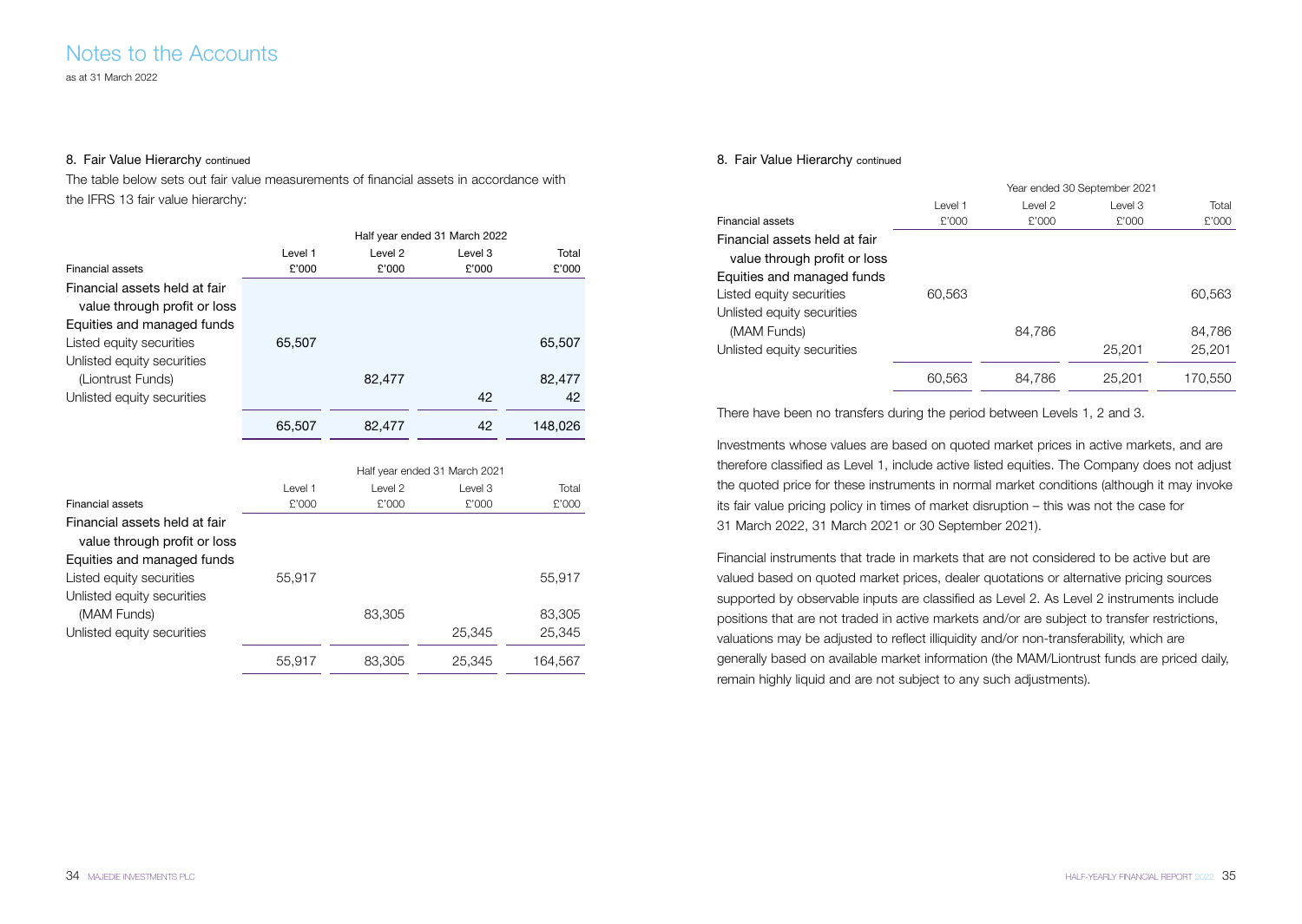as at 31 March 2022

#### 8. Fair Value Hierarchy continued

Instruments classified within Level 3 have significant unobservable inputs. Level 3 instruments include private equity and corporate debt securities. As observable prices are not available for these securities, the Company has used valuation techniques to derive fair value. In respect of unquoted instruments, or where the market for a financial instrument is not active, fair value is established by using recognised valuation methodologies, in accordance with IPEV Valuation Guidelines. New instruments are initially valued at cost, for a limited period, being the price of the most recent investment in the investee. This is in accordance with IPEV Guidelines as the cost of recent investments will generally provide a good indication of fair value. Fair value is the price that would be received to sell an asset or paid to transfer a liability in an orderly transaction between market participants at the measurement date.

The Company's current level 3 classified investments comprise certain individually immaterial unlisted investments, which total in aggregate £42,000. The investment in MAM was sold during the period and further details are contained in note 10 and the Chief Executive's Report.

The table below sets out the movement in Level 3 instruments for the period:

|                                                          | 31 March 2022 |             |
|----------------------------------------------------------|---------------|-------------|
|                                                          |               | Equity      |
|                                                          | Total         | investments |
|                                                          | £000          | £000        |
| Opening balance                                          | 25,201        | 25,201      |
| Total consideration re the sale of the investment in MAM | (20, 783)     | (20, 783)   |
| Total net loss for the period included in the Condensed  |               |             |
| Statement of Comprehensive Income                        | (4,376)       | (4,376)     |
|                                                          | 42            | 42          |

#### 8. Fair Value Hierarchy continued

The fair value of the Company's debenture stock is calculated using a standard present value methodology and by reference to the market yields of a comparable UK Treasury Bond instrument with a 2.50% risk premium being added.

|                                                     |        | Half year ended |             | Half year ended |             | Year ended   |
|-----------------------------------------------------|--------|-----------------|-------------|-----------------|-------------|--------------|
|                                                     |        | 31 March        |             | 31 March        |             | 30 September |
|                                                     |        | 2022            |             | 2021            | 2021        |              |
|                                                     | Book   | Fair            | <b>Book</b> | Fair            | <b>Book</b> | Fair         |
|                                                     | Value  | Value           | Value       | Value           | Value       | Value        |
| <b>Financial liabilities</b>                        | £000   | £000            | £000        | £000            | £000        | £000         |
| £20.7m (2017: £20.7m) 7.25%<br>2025 debenture stock | 20,609 | 22,600          | 20.582      | 24,208          | 20.595      | 23.617       |
| Lease liability (including<br>current portion)      | 235    | 235             | 282         | 282             | 268         | 268          |
|                                                     | 20.844 | 22,835          | 20.864      | 24.490          | 20.863      | 23,885       |

The above financial liabilities would be classified as Level 3 financial instruments in the IFRS 13 Fair Value Hierarchy.

#### 9. Principal financial risks

The principal risks, which the Company has exposure to, includes:

- Market risk
- Foreign currency risk
- Interest rate risk
- Other price risk
- Credit risk
- Liquidity risk

Further details of the Company's management of these risks and the exposure to them are set out in Note 22 of the Company's Annual Report for the year ended 30 September 2021, as issued on 13 December 2021. There have been no changes to the management of these risks since that date, although the Company's exposure to liquidity and concentration risk has substantially reduced following the sale of the investment in MAM.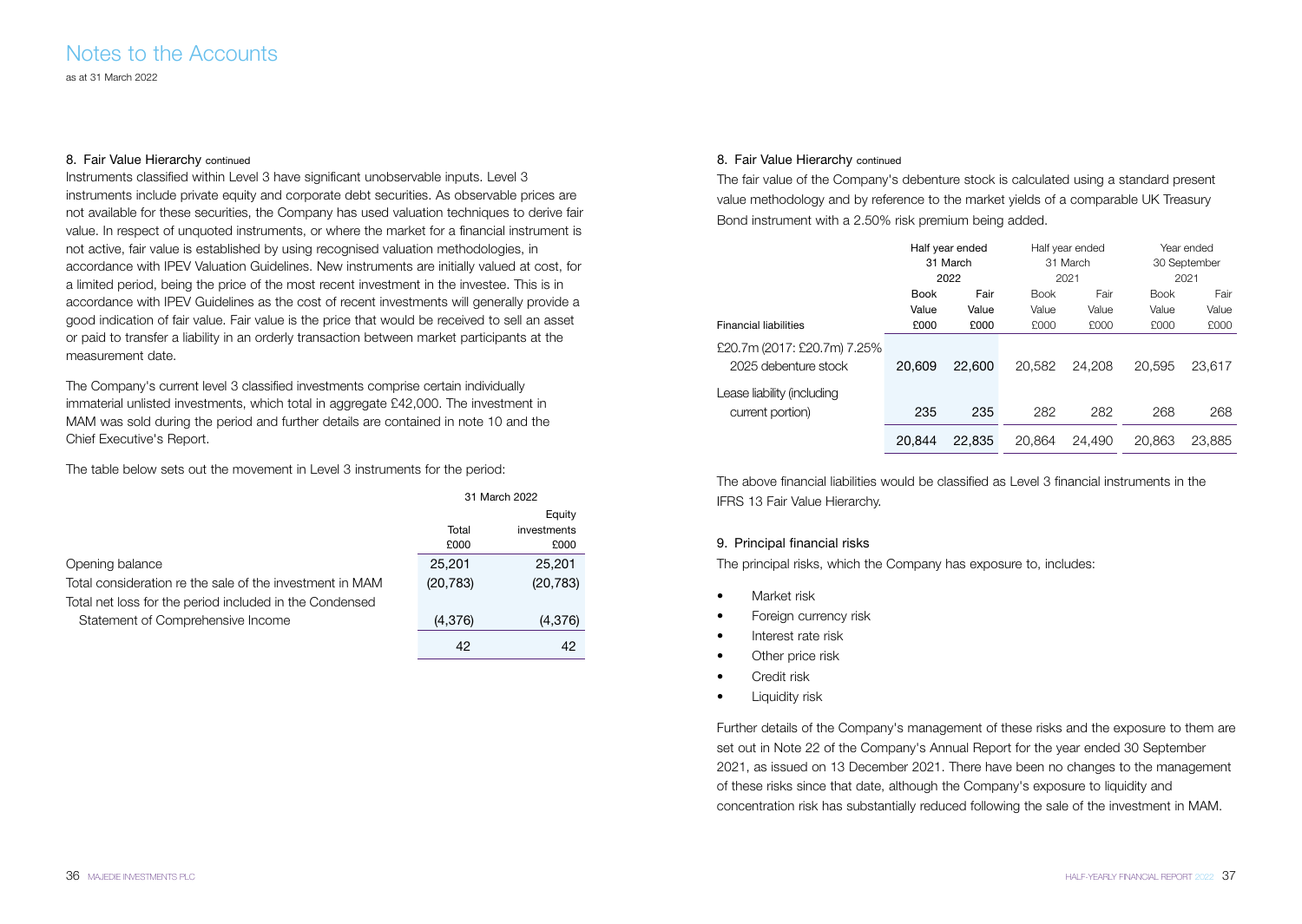### Notes to the Accounts as at 31 March 2022

#### 10. Majedie Asset Management Limited (MAM)

On 7 December 2021 Liontrust Asset Management PLC (Liontrust) announced that it had entered into a conditional agreement to purchase the entire share capital of MAM, in which the Company had a 17.6% shareholding. The transaction became unconditional on 25 March 2022 with completion in two parts, initially on 1 April 2022 and a final completion which is expected to be finalised and paid in June 2022.

The consideration for MAM shareholders is made up of shares in Liontrust and cash. Also before completion MAM shareholders will receive a 2021 year final dividend and a special dividend. The 2021 year final dividend has been taken to income (see note 2 on page 30).

Additionally there is further deferred consideration of cash and Liontrust shares which may potentially be due three years after completion that is dependent on future investment performance and growth in assets under management.

In accordance with IFRS 3 the transaction has been accounted for as follows:

|                                                                                                                         |                        | Half year ended<br>31 March 2022 |
|-------------------------------------------------------------------------------------------------------------------------|------------------------|----------------------------------|
| Consideration                                                                                                           | £'000                  | £'000                            |
| Liontrust shares*<br>Cash & Liontrust shares – to be finalised and due in June 2022 $\wedge$<br>Cash - Special dividend | 14,057<br>255<br>6,471 |                                  |
| Total consideration recognised<br>Book cost                                                                             |                        | 20,783<br>540                    |
| Realised gain on the sale of MAM holding                                                                                |                        | 20,243                           |

\* The consideration for the Liontrust shares is valued as per the reference price included in the agreement. The value of these shares using the share price of Liontrust shares as at 31 March 2022 is £8.2m.

^ The actual consideration will be known at final completion in June 2022 and includes Liontrust shares valued using the reference price as per the agreement. The consideration received will be amended once final figures are derived. The value of the consideration due using the Liontrust share price as at 31 March 2022 is £0.2m.

The additional deferred consideration aspect of the transaction has also been analysed to determine how and what value should be assigned to it. It has been determined that, at this time, no value should be assigned to the deferred consideration, however this will be reviewed regularly as required under IFRS 3.

#### 11. Net Asset Value

The net asset value per share has been calculated based on Equity Shareholders' Funds and on 52,998,795 (31 March 2021: 53,013,887 and 30 September 2021: 53,005,887) ordinary shares, being the number of shares in issue at the relevant period end.

#### 12. Share capital

|                                                      | Half vear ended       | Half year ended | Year ended            |
|------------------------------------------------------|-----------------------|-----------------|-----------------------|
|                                                      | 31 March              | 31 March        | 30 September          |
|                                                      | 2022                  | 2021            | 2021                  |
| Opening balance<br>Shares purchased for cancellation | 53,005,887<br>(7,092) | 53.013.887      | 53,013,887<br>(8,000) |
| Closing balance                                      | 52,998,795            | 53,013,887      | 53,005,887            |

Share buybacks are debited against the Capital Reserve in accordance with the Company's articles.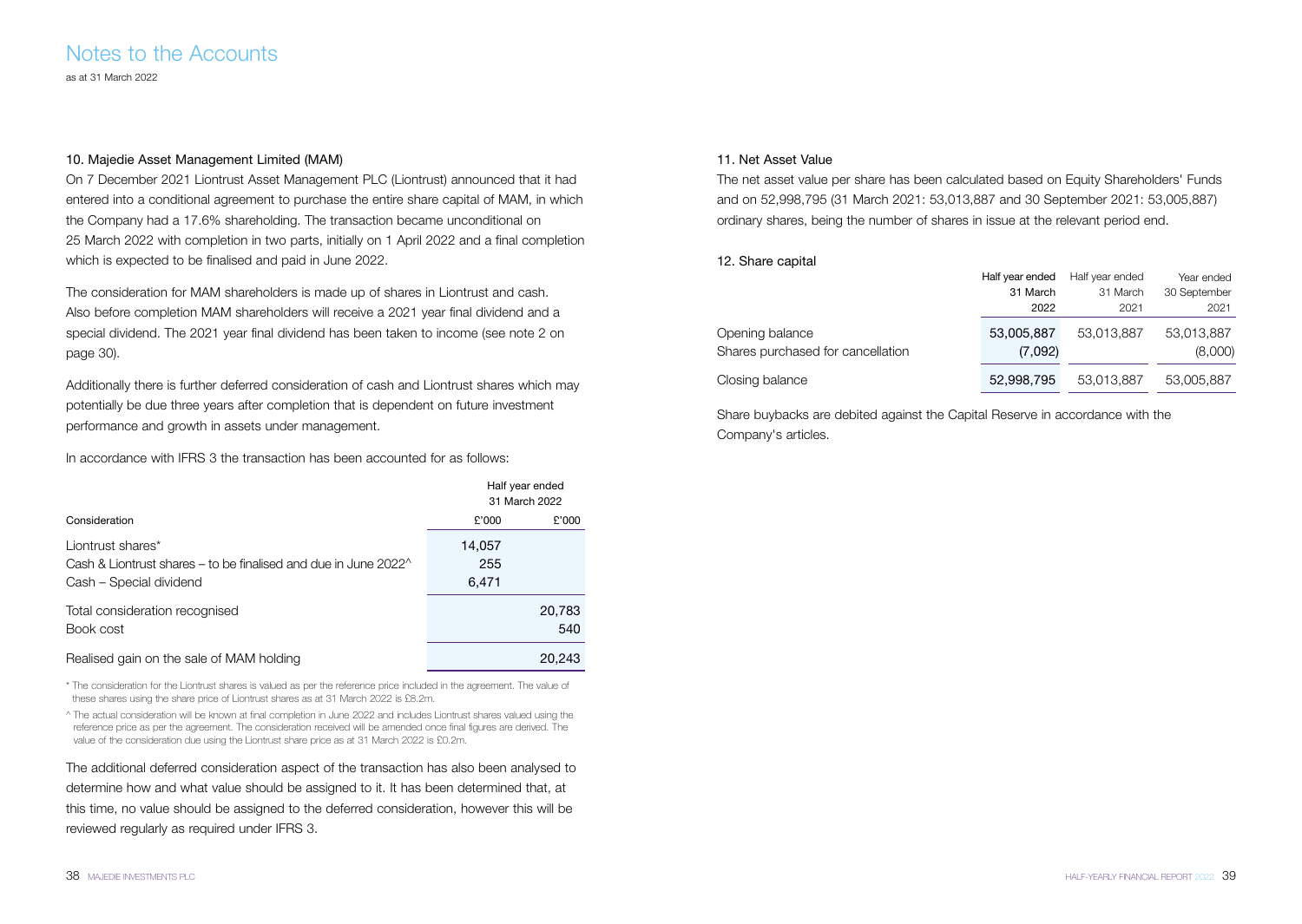as at 31 March 2022

### 13. Reconciliation of Operating Profit to Operating Cash Flow

|                                                 | Half year ended<br>31 March<br>2022<br>£'000 | Half year ended<br>31 March<br>2021<br>£'000 | Year ended<br>30 September<br>2021<br>£'000 |
|-------------------------------------------------|----------------------------------------------|----------------------------------------------|---------------------------------------------|
| Net (loss)/gain before taxation                 | (12, 208)                                    | 20,917                                       | 26,897                                      |
| Adjustments for:                                |                                              |                                              |                                             |
| Losses/(gains) on investments                   | 12,650                                       | (18,808)                                     | (23, 839)                                   |
| Accumulation dividends                          | (167)                                        | (76)                                         | (326)                                       |
| Depreciation                                    | 31                                           | 34                                           | 66                                          |
| Foreign exchange (losses)/gains                 |                                              | (2)                                          | $\overline{2}$                              |
| Purchases of investments                        | (13,936)                                     | (39, 344)                                    | (47, 536)                                   |
| Sales of investments                            | 23,671                                       | 38,787                                       | 46,496                                      |
|                                                 | 10,041                                       | 1,508                                        | 1,760                                       |
| Finance costs                                   | 766                                          | 766                                          | 1,532                                       |
| Operating cash flows before movements in        |                                              |                                              |                                             |
| working capital                                 | 10,807                                       | 2,274                                        | 3.292                                       |
| (Decrease)/increase in trade and other payables | (28)                                         | 18                                           | 42                                          |
| (Increase)/decrease in trade and other          |                                              |                                              |                                             |
| receivables                                     | (96)                                         | (80)                                         | (106)                                       |
| Net cash flow from operating activities before  |                                              |                                              |                                             |
| tax                                             | 10,683                                       | 2,212                                        | 3,228                                       |
| Tax recovered                                   | $\overline{2}$                               | 17                                           | 19                                          |
| Tax on overseas dividends                       | (23)                                         | (11)                                         | (24)                                        |
| Net cash inflow from operating activities       | 10,662                                       | 2,218                                        | 3,223                                       |

### 14. Reconciliation of changes in liabilities arising from financing activities

|                                      |              |                    |                    | Amortisation       |              |
|--------------------------------------|--------------|--------------------|--------------------|--------------------|--------------|
|                                      | 1 October    |                    | Other              | of expenses        | 31 March     |
|                                      | 2021         | Cash flows         | (non cash)         | (non cash)         | 2022         |
|                                      | £000         | £000               | £000               | £000               | £000         |
| Long term borrowings                 |              |                    |                    |                    |              |
| £20.7m 7.25% 2025 debenture<br>stock | 20,595       |                    |                    | 14                 | 20,609       |
| Lease liability                      | 203          | (33)               |                    |                    | 170          |
| Interest payable on debenture stock  |              | (750)              |                    | 750                |              |
| Interest payable on lease liability  |              | (2)                |                    | $\overline{2}$     |              |
| Total liabilities from financing     |              |                    |                    |                    |              |
| activities                           | 20,798       | (785)              |                    | 766                | 20,779       |
|                                      |              |                    |                    |                    |              |
|                                      |              |                    |                    | Amortisation       |              |
|                                      | 1 October    |                    |                    | Other of expenses  | 31 March     |
|                                      | 2020<br>£000 | Cash flows<br>£000 | (non cash)<br>£000 | (non cash)<br>£000 | 2021<br>£000 |
|                                      |              |                    |                    |                    |              |
| Long term borrowings                 |              |                    |                    |                    |              |
| £20.7m 7.25% 2025<br>debenture stock | 20,570       |                    |                    | 12                 | 20,582       |
| Lease liability                      | 250          | (14)               | (9)                |                    | 227          |
| Interest payable on debenture stock  |              | (4)                |                    | 4                  |              |
|                                      |              |                    |                    |                    |              |
| Interest payable on lease liability  |              | (750)              |                    | 750                |              |
| Total liabilities from financing     |              |                    |                    |                    |              |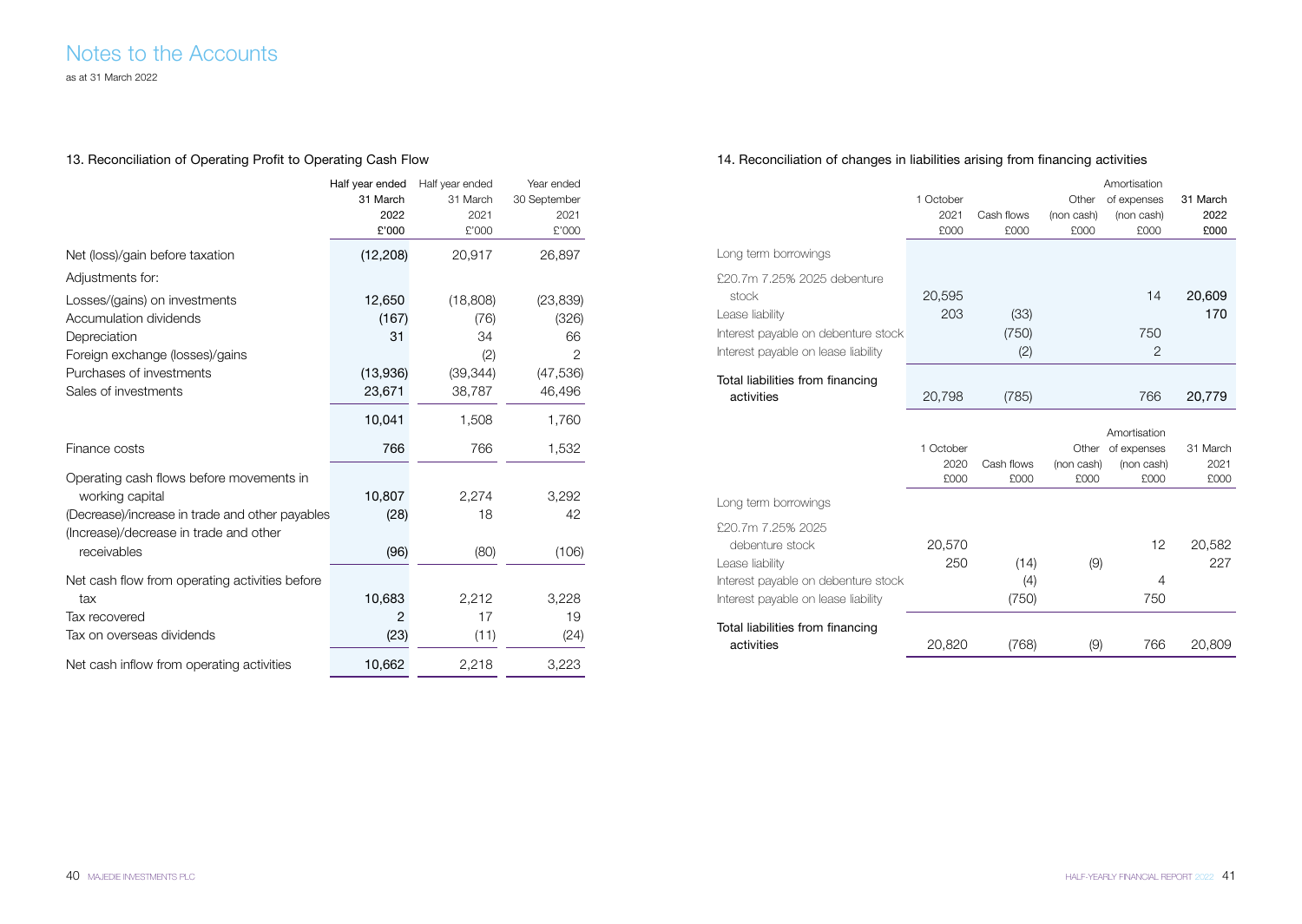as at 31 March 2022

#### 14. Reconciliation of changes in liabilities arising from financing activities continued

|                                     |           |            |            | Amortisation |                          |
|-------------------------------------|-----------|------------|------------|--------------|--------------------------|
|                                     | 1 October |            | Other      |              | of expenses 30 September |
|                                     | 2020      | Cash flows | (non cash) | (non cash)   | 2021                     |
|                                     | £000      | £000       | £000       | £000         | £000                     |
| Long term borrowings                |           |            |            |              |                          |
| £20.7m 7.25% 2025 debenture         |           |            |            |              |                          |
| stock                               | 20,570    |            |            | 25           | 20,595                   |
| Lease liability                     | 250       | (25)       | (28)       | 6            | 203                      |
| Interest payable on lease liability |           | (1,501)    |            | 1.501        |                          |
| Total liabilities from financing    |           |            |            |              |                          |
| activities                          | 20,820    | (1,526)    | (28)       | 1,532        | 20.798                   |

#### 15. Related Party Transactions

#### Majedie Asset Management (MAM) & Liontrust Asset Management PLC (Liontrust)

MAM was the Company's Investment Manager until 25 March 2022 (Liontrust subsequently, following its acquisition of MAM) providing investment management services under an Investment Agreement. The agreement provides for MAM/Liontrust to manage the Company's investment assets on both a segregated portfolio basis and also by investments into various collective investment vehicles or funds. Details of the Investment Agreement are contained in the material contracts section of the Directors' Report in the Company's Annual Report for the year ended 30 September 2021. As Investment Manager, MAM/Liontrust is entitled to receive investment management fees. In respect of the Segregated Portfolio these are charged directly to the Company and are shown as an expense in its accounts. Any management fees due in respect of the investments made into any funds are charged in the fund and are therefore included as part of the investment value of the relevant holding. MAM/Liontrust is also entitled to performance fees in respect of the investment in the Tortoise fund. The fees crystallise annually on 31 December and are calculated and charged against each individual investor. As such these are also shown as an expense in the Company's accounts and are charged wholly to capital. Details concerning the Company's investments in the period in the funds are shown in the Chief Executive's Report on pages 6 to 18.

#### 15. Related Party Transactions continued

In addition to the above, the Company did have an investment in MAM itself but this has now been sold following the acquisition of MAM by Liontrust. Mr JWM Barlow was a non-executive director of MAM until 15 March 2022 but received no remuneration for this role. Details concerning the sale of the Company's investment in MAM are included in the Chief Executive's Report on pages 4 to 7 and in note 10.

The table below discloses the transactions and balances between the Company and those entities: Year ended

| Half year ended | Half year ended                                | Year ended   |
|-----------------|------------------------------------------------|--------------|
| 31 March        | 31 March                                       | 30 September |
| 2022            | 2021                                           | 2021         |
| £'000           | £'000                                          | £'000        |
| 1,150           | 2,876                                          | 4,027        |
| 20,783          |                                                |              |
|                 |                                                |              |
| 161             | 141                                            | 304          |
|                 |                                                |              |
|                 |                                                |              |
|                 |                                                |              |
| 77              | 70                                             | 81           |
| 8,207           |                                                |              |
|                 | 25,310                                         | 25.161       |
|                 | Value of the Company's investment in Liontrust |              |

Transactions between related party companies during the period were made on terms equivalent to those that occur in arm's length transactions.

#### 16. Financial Information

The financial information contained in this Half-Yearly Financial Report does not constitute full statutory accounts as defined in section 434 of the Companies Act 2006.

The information for the year ended 30 September 2021 has been extracted from the latest published audited accounts. Those accounts have been filed with the Registrar of Companies and included the report of the auditors which was unqualified and did not contain a statement under section 498(2) or (3) of the Companies Act 2006. Those statutory accounts were prepared in accordance with International Accounting Standards in conformity with the requirements of the Companies Act 2006.